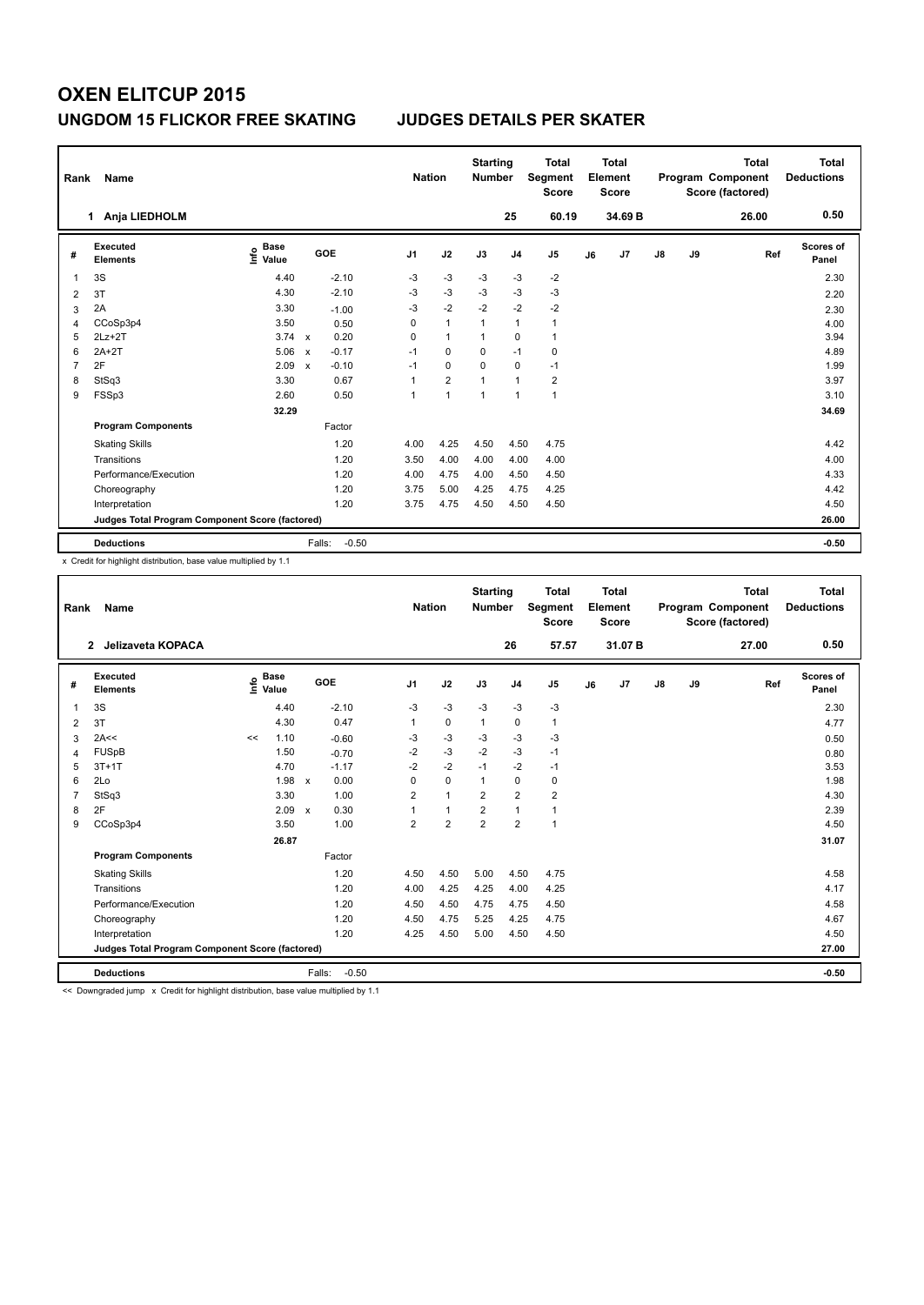| Rank           | Name                                            |                                  |                           |         | <b>Nation</b>  |                | <b>Starting</b><br><b>Number</b> |                | <b>Total</b><br><b>Segment</b><br><b>Score</b> |    | <b>Total</b><br>Element<br><b>Score</b> |    |    | <b>Total</b><br>Program Component<br>Score (factored) | Total<br><b>Deductions</b> |
|----------------|-------------------------------------------------|----------------------------------|---------------------------|---------|----------------|----------------|----------------------------------|----------------|------------------------------------------------|----|-----------------------------------------|----|----|-------------------------------------------------------|----------------------------|
|                | <b>Vilma STRÅGEFORS</b><br>3                    |                                  |                           |         |                |                |                                  | 23             | 56.60                                          |    | 31.50 B                                 |    |    | 25.60                                                 | 0.50                       |
| #              | Executed<br><b>Elements</b>                     | <b>Base</b><br>e Base<br>⊆ Value | GOE                       |         | J <sub>1</sub> | J2             | J3                               | J <sub>4</sub> | J <sub>5</sub>                                 | J6 | J7                                      | J8 | J9 | Ref                                                   | Scores of<br>Panel         |
| 1              | $2A+2T$                                         | 4.60                             |                           | 0.50    | 0              | $\overline{1}$ | $\mathbf{1}$                     | $\mathbf{1}$   | $\overline{\mathbf{c}}$                        |    |                                         |    |    |                                                       | 5.10                       |
| $\overline{2}$ | 2F                                              | 1.90                             |                           | 0.30    | 1              | $\overline{1}$ | $\overline{1}$                   | $\mathbf{1}$   | $\mathbf{1}$                                   |    |                                         |    |    |                                                       | 2.20                       |
| 3              | 3S                                              | 4.40                             |                           | $-2.10$ | -3             | $-3$           | $-3$                             | -3             | $-3$                                           |    |                                         |    |    |                                                       | 2.30                       |
| 4              | $2Lz + 2T$                                      | 3.40                             |                           | 0.20    | 0              | $\overline{1}$ | $\overline{1}$                   | 0              | 1                                              |    |                                         |    |    |                                                       | 3.60                       |
| 5              | FCSSp2                                          | 2.30                             |                           | 0.33    | 0              | 0              | $\mathbf{1}$                     | $\mathbf{1}$   | $\mathbf{1}$                                   |    |                                         |    |    |                                                       | 2.63                       |
| 6              | 2A                                              | 3.63                             | $\mathsf{x}$              | $-1.00$ | $-2$           | $-2$           | $-3$                             | $-2$           | $-2$                                           |    |                                         |    |    |                                                       | 2.63                       |
| $\overline{7}$ | 2Lz                                             | 2.31                             | $\boldsymbol{\mathsf{x}}$ | 0.30    | 1              | $\mathbf{1}$   | $\overline{1}$                   | $\mathbf{1}$   | $\mathbf{1}$                                   |    |                                         |    |    |                                                       | 2.61                       |
| 8              | CCoSp3p4                                        | 3.50                             |                           | 0.50    | 0              | $\mathbf{1}$   | $\mathbf{1}$                     | $\mathbf{1}$   | $\overline{2}$                                 |    |                                         |    |    |                                                       | 4.00                       |
| 9              | StSq2                                           | 2.60                             |                           | 0.83    | 1              | $\overline{2}$ | $\overline{2}$                   | $\overline{2}$ | $\mathbf{1}$                                   |    |                                         |    |    |                                                       | 3.43                       |
|                |                                                 | 28.64                            |                           |         |                |                |                                  |                |                                                |    |                                         |    |    |                                                       | 31.50                      |
|                | <b>Program Components</b>                       |                                  |                           | Factor  |                |                |                                  |                |                                                |    |                                         |    |    |                                                       |                            |
|                | <b>Skating Skills</b>                           |                                  |                           | 1.20    | 4.00           | 4.75           | 4.50                             | 4.50           | 4.50                                           |    |                                         |    |    |                                                       | 4.50                       |
|                | Transitions                                     |                                  |                           | 1.20    | 3.75           | 4.25           | 4.00                             | 4.00           | 4.00                                           |    |                                         |    |    |                                                       | 4.00                       |
|                | Performance/Execution                           |                                  |                           | 1.20    | 4.00           | 4.50           | 4.50                             | 4.50           | 4.25                                           |    |                                         |    |    |                                                       | 4.42                       |
|                | Choreography                                    |                                  |                           | 1.20    | 4.00           | 4.75           | 4.00                             | 4.00           | 4.50                                           |    |                                         |    |    |                                                       | 4.17                       |
|                | Interpretation                                  |                                  |                           | 1.20    | 3.75           | 4.50           | 4.50                             | 4.00           | 4.25                                           |    |                                         |    |    |                                                       | 4.25                       |
|                | Judges Total Program Component Score (factored) |                                  |                           |         |                |                |                                  |                |                                                |    |                                         |    |    |                                                       | 25.60                      |
|                | <b>Deductions</b>                               |                                  | Falls:                    | $-0.50$ |                |                |                                  |                |                                                |    |                                         |    |    |                                                       | $-0.50$                    |

x Credit for highlight distribution, base value multiplied by 1.1

| Rank           | Name                                            |                                  |                      | <b>Nation</b>        |                      | <b>Starting</b><br><b>Number</b> |                | <b>Total</b><br>Segment<br><b>Score</b> |    | Total<br>Element<br><b>Score</b> |    |    | Total<br>Program Component<br>Score (factored) | Total<br><b>Deductions</b> |
|----------------|-------------------------------------------------|----------------------------------|----------------------|----------------------|----------------------|----------------------------------|----------------|-----------------------------------------|----|----------------------------------|----|----|------------------------------------------------|----------------------------|
|                | 4 Wilma BROVALL                                 |                                  |                      |                      |                      |                                  | 24             | 50.73                                   |    | 28.73 B                          |    |    | 22.50                                          | 0.50                       |
| #              | Executed<br><b>Elements</b>                     | <b>Base</b><br>e Base<br>⊆ Value | GOE                  | J <sub>1</sub>       | J2                   | J3                               | J <sub>4</sub> | J5                                      | J6 | J7                               | J8 | J9 | Ref                                            | Scores of<br>Panel         |
| 1              | 3S <                                            | 1.30<br><<                       | $-0.60$              | $-3$                 | $-3$                 | $-3$                             | $-3$           | $-3$                                    |    |                                  |    |    |                                                | 0.70                       |
| 2              | 2A                                              | 3.30                             | 0.33                 | 0                    | $\mathbf{1}$         | 1                                | 0              | 1                                       |    |                                  |    |    |                                                | 3.63                       |
| 3              | 3S+REP                                          | 3.08                             | $-2.10$              | $-3$                 | $-3$                 | $-3$                             | $-3$           | $-3$                                    |    |                                  |    |    |                                                | 0.98                       |
| $\overline{4}$ | FCSSp3                                          | 2.60                             | 0.17                 | $\Omega$             | $\Omega$             | $\Omega$                         | $\mathbf{1}$   | 1                                       |    |                                  |    |    |                                                | 2.77                       |
| 5              | $2A+2T$                                         | 5.06                             | 0.00<br>$\mathsf{x}$ | $-1$                 | $\mathbf 0$          | $\Omega$                         | 0              | 0                                       |    |                                  |    |    |                                                | 5.06                       |
| 6              | $2Lz+2T$                                        | $3.74 \times$                    | 0.00                 | $\Omega$             | $\mathbf 0$          | $\Omega$                         | 0              | 1                                       |    |                                  |    |    |                                                | 3.74                       |
| $\overline{7}$ | 2Lo                                             | 1.98                             | 0.10<br>$\mathsf{x}$ | $\Omega$             | $\Omega$             | 1                                | $\Omega$       | 1                                       |    |                                  |    |    |                                                | 2.08                       |
| 8              | StSq2                                           | 2.60                             | 0.17                 | $\Omega$             | $\mathbf 0$          | $\overline{1}$                   | 0              | $\mathbf{1}$                            |    |                                  |    |    |                                                | 2.77                       |
| 9              | CCoSp3p4                                        | 3.50                             | 0.50                 | $\blacktriangleleft$ | $\blacktriangleleft$ | $\overline{1}$                   | $\mathbf{1}$   | 0                                       |    |                                  |    |    |                                                | 4.00                       |
|                |                                                 | 27.16                            |                      |                      |                      |                                  |                |                                         |    |                                  |    |    |                                                | 28.73                      |
|                | <b>Program Components</b>                       |                                  | Factor               |                      |                      |                                  |                |                                         |    |                                  |    |    |                                                |                            |
|                | <b>Skating Skills</b>                           |                                  | 1.20                 | 4.00                 | 4.00                 | 4.00                             | 4.00           | 4.25                                    |    |                                  |    |    |                                                | 4.00                       |
|                | Transitions                                     |                                  | 1.20                 | 3.25                 | 3.25                 | 3.25                             | 3.75           | 3.50                                    |    |                                  |    |    |                                                | 3.33                       |
|                | Performance/Execution                           |                                  | 1.20                 | 4.00                 | 3.75                 | 4.00                             | 4.00           | 4.00                                    |    |                                  |    |    |                                                | 4.00                       |
|                | Choreography                                    |                                  | 1.20                 | 3.75                 | 3.75                 | 3.75                             | 3.75           | 4.00                                    |    |                                  |    |    |                                                | 3.75                       |
|                | Interpretation                                  |                                  | 1.20                 | 3.50                 | 3.50                 | 3.75                             | 3.75           | 3.75                                    |    |                                  |    |    |                                                | 3.67                       |
|                | Judges Total Program Component Score (factored) |                                  |                      |                      |                      |                                  |                |                                         |    |                                  |    |    |                                                | 22.50                      |
|                | <b>Deductions</b>                               |                                  | $-0.50$<br>Falls:    |                      |                      |                                  |                |                                         |    |                                  |    |    |                                                | $-0.50$                    |

<< Downgraded jump x Credit for highlight distribution, base value multiplied by 1.1 REP Jump repetition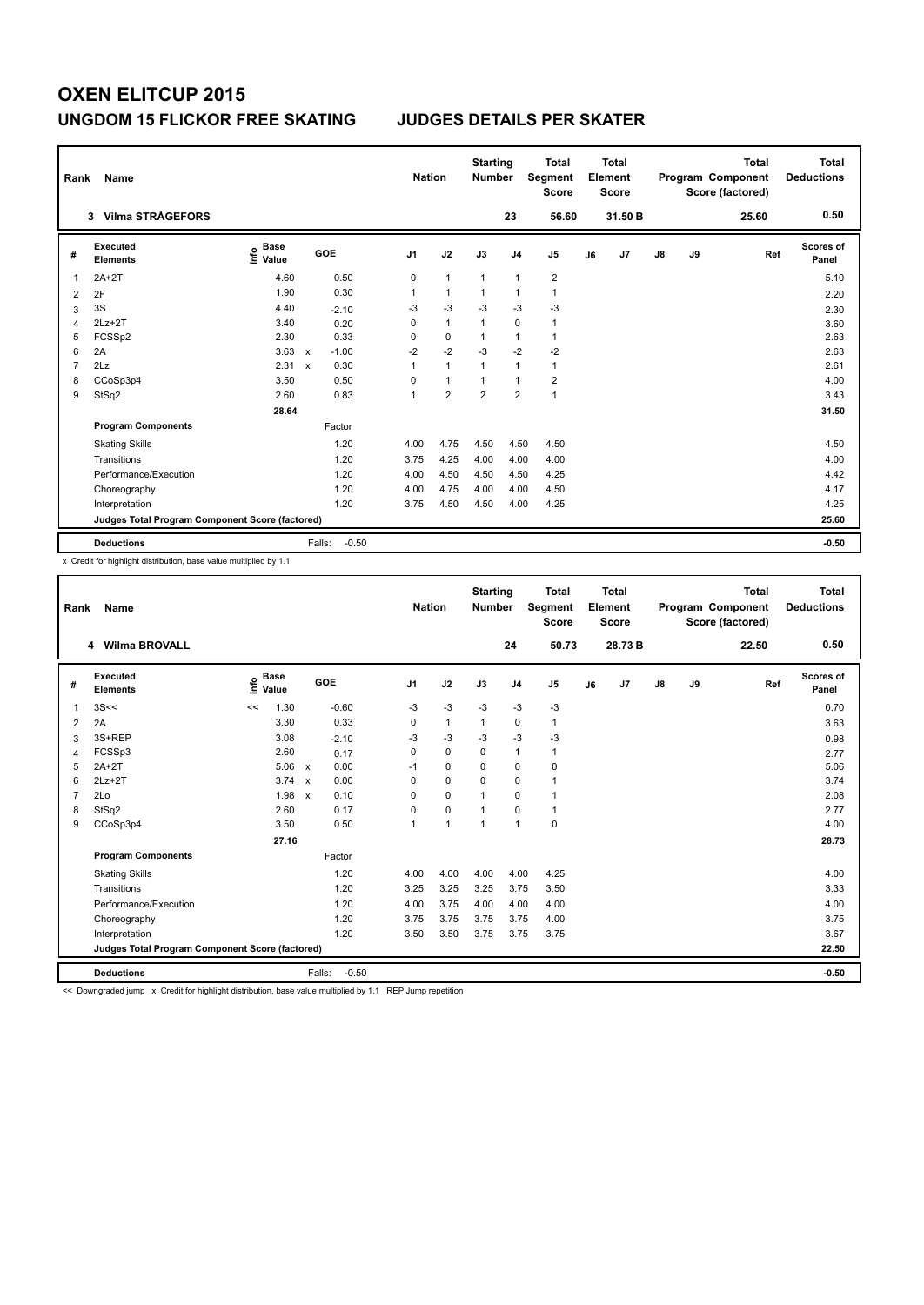| Rank           | Name                                            |                                  |                      | <b>Nation</b>  |                | <b>Starting</b><br><b>Number</b> |                | <b>Total</b><br>Segment<br><b>Score</b> |    | Total<br>Element<br>Score |               |    | <b>Total</b><br>Program Component<br>Score (factored) | Total<br><b>Deductions</b> |
|----------------|-------------------------------------------------|----------------------------------|----------------------|----------------|----------------|----------------------------------|----------------|-----------------------------------------|----|---------------------------|---------------|----|-------------------------------------------------------|----------------------------|
|                | 5 Elin LAGERWALL                                |                                  |                      |                |                |                                  | 19             | 49.48                                   |    | 24.68                     |               |    | 25.30                                                 | 0.50                       |
| #              | Executed<br><b>Elements</b>                     | <b>Base</b><br>e Base<br>⊆ Value | GOE                  | J <sub>1</sub> | J2             | J3                               | J <sub>4</sub> | J <sub>5</sub>                          | J6 | J7                        | $\mathsf{J}8$ | J9 | Ref                                                   | <b>Scores of</b><br>Panel  |
| 1              | 2A                                              | 3.30                             | $-1.50$              | $-3$           | $-3$           | $-3$                             | $-3$           | $-3$                                    |    |                           |               |    |                                                       | 1.80                       |
| 2              | 2F                                              | 1.90                             | 0.30                 | 0              | $\overline{1}$ | $\overline{2}$                   | $\mathbf{1}$   | $\mathbf{1}$                            |    |                           |               |    |                                                       | 2.20                       |
| 3              | 2Lo+2T                                          | 3.10                             | 0.30                 | 1              | $\overline{1}$ | $\mathbf{1}$                     | $\mathbf 0$    | $\mathbf{1}$                            |    |                           |               |    |                                                       | 3.40                       |
| 4              | 2Lo                                             | 1.80                             | $-0.30$              | $-1$           | $-1$           | $\Omega$                         | $-1$           | $-1$                                    |    |                           |               |    |                                                       | 1.50                       |
| 5              | 2Lz                                             | 2.10                             | 0.30                 | 0              | $\overline{1}$ | $\mathbf{1}$                     | $\mathbf{1}$   | $\mathbf{1}$                            |    |                           |               |    |                                                       | 2.40                       |
| 6              | $2Lz+2T$                                        | 3.74                             | 0.10<br>$\mathbf{x}$ | 0              | $\mathbf{1}$   | $\Omega$                         | $\mathbf 0$    | $\mathbf{1}$                            |    |                           |               |    |                                                       | 3.84                       |
| $\overline{7}$ | FSSp3                                           | 2.60                             | 0.17                 | 0              | 0              | $\overline{1}$                   | $\mathbf{1}$   | 0                                       |    |                           |               |    |                                                       | 2.77                       |
| 8              | StSq2                                           | 2.60                             | 0.67                 | 1              | $\overline{2}$ | $\mathbf{1}$                     | $\mathbf{1}$   | $\overline{2}$                          |    |                           |               |    |                                                       | 3.27                       |
| 9              | CCoSp3p3                                        | 3.00                             | 0.50                 | 0              | $\overline{1}$ | $\overline{2}$                   | $\mathbf{1}$   | $\mathbf{1}$                            |    |                           |               |    |                                                       | 3.50                       |
|                |                                                 | 24.14                            |                      |                |                |                                  |                |                                         |    |                           |               |    |                                                       | 24.68                      |
|                | <b>Program Components</b>                       |                                  | Factor               |                |                |                                  |                |                                         |    |                           |               |    |                                                       |                            |
|                | <b>Skating Skills</b>                           |                                  | 1.20                 | 4.00           | 4.50           | 4.25                             | 4.50           | 4.50                                    |    |                           |               |    |                                                       | 4.42                       |
|                | Transitions                                     |                                  | 1.20                 | 3.50           | 4.25           | 4.50                             | 4.00           | 4.00                                    |    |                           |               |    |                                                       | 4.08                       |
|                | Performance/Execution                           |                                  | 1.20                 | 4.00           | 4.50           | 4.25                             | 4.25           | 4.00                                    |    |                           |               |    |                                                       | 4.17                       |
|                | Choreography                                    |                                  | 1.20                 | 4.00           | 4.75           | 4.50                             | 4.00           | 4.25                                    |    |                           |               |    |                                                       | 4.25                       |
|                | Interpretation                                  |                                  | 1.20                 | 3.75           | 4.50           | 4.00                             | 4.25           | 4.25                                    |    |                           |               |    |                                                       | 4.17                       |
|                | Judges Total Program Component Score (factored) |                                  |                      |                |                |                                  |                |                                         |    |                           |               |    |                                                       | 25.30                      |
|                | <b>Deductions</b>                               |                                  | $-0.50$<br>Falls:    |                |                |                                  |                |                                         |    |                           |               |    |                                                       | $-0.50$                    |

x Credit for highlight distribution, base value multiplied by 1.1

| Rank           | <b>Name</b>                                     |         |                                  |                           |         | <b>Nation</b>  |              | <b>Starting</b><br><b>Number</b> |                | <b>Total</b><br>Segment<br><b>Score</b> |    | Total<br>Element<br><b>Score</b> |               |    | <b>Total</b><br>Program Component<br>Score (factored) | Total<br><b>Deductions</b> |
|----------------|-------------------------------------------------|---------|----------------------------------|---------------------------|---------|----------------|--------------|----------------------------------|----------------|-----------------------------------------|----|----------------------------------|---------------|----|-------------------------------------------------------|----------------------------|
|                | 6 Vivien TESZARI                                |         |                                  |                           |         |                |              |                                  | 21             | 47.73                                   |    | 24.63                            |               |    | 23.10                                                 | 0.00                       |
| #              | Executed<br><b>Elements</b>                     |         | <b>Base</b><br>e Base<br>⊆ Value |                           | GOE     | J <sub>1</sub> | J2           | J3                               | J <sub>4</sub> | J <sub>5</sub>                          | J6 | J7                               | $\mathsf{J}8$ | J9 | Ref                                                   | Scores of<br>Panel         |
| $\overline{1}$ | 2F                                              |         | 1.90                             |                           | 0.30    | $\mathbf{1}$   | $\mathbf{1}$ | $\mathbf{1}$                     | $\mathbf 0$    | $\mathbf{1}$                            |    |                                  |               |    |                                                       | 2.20                       |
| 2              | FSSp3                                           |         | 2.60                             |                           | 0.33    | 0              | $-1$         | $\mathbf{1}$                     | $\mathbf{1}$   | 1                                       |    |                                  |               |    |                                                       | 2.93                       |
| 3              | StSq2                                           |         | 2.60                             |                           | 0.00    | 0              | $\mathbf{1}$ | 0                                | $\mathbf 0$    | $\mathbf 0$                             |    |                                  |               |    |                                                       | 2.60                       |
| $\overline{4}$ | 2A<                                             | $\prec$ | 2.53                             | $\mathsf{x}$              | $-1.00$ | $-2$           | $-2$         | $-2$                             | $-2$           | $-2$                                    |    |                                  |               |    |                                                       | 1.53                       |
| 5              | 2Lz                                             |         | 2.31                             | $\boldsymbol{\mathsf{x}}$ | $-0.20$ | $-1$           | $-1$         | $\mathbf 0$                      | $-1$           | $\mathbf 0$                             |    |                                  |               |    |                                                       | 2.11                       |
| 6              | 2A<                                             | $\prec$ | 2.53                             | $\boldsymbol{\mathsf{x}}$ | $-1.00$ | $-2$           | $-2$         | $-2$                             | $-1$           | $-2$                                    |    |                                  |               |    |                                                       | 1.53                       |
| $\overline{7}$ | $2Lz+2Lo$                                       |         | 4.29                             | $\boldsymbol{\mathsf{x}}$ | 0.20    | $\mathbf{1}$   | $\mathbf 0$  | $\mathbf{1}$                     | $\mathbf 0$    | $\mathbf{1}$                            |    |                                  |               |    |                                                       | 4.49                       |
| 8              | $2S+2Lo$                                        |         | 3.41                             | $\boldsymbol{\mathsf{x}}$ | 0.00    | $\Omega$       | $\mathbf 0$  | $\Omega$                         | 0              | 0                                       |    |                                  |               |    |                                                       | 3.41                       |
| 9              | CCoSp3p4                                        |         | 3.50                             |                           | 0.33    | 0              | $\mathbf{1}$ | $\mathbf{1}$                     | $\mathbf{1}$   | $\mathbf 0$                             |    |                                  |               |    |                                                       | 3.83                       |
|                |                                                 |         | 25.67                            |                           |         |                |              |                                  |                |                                         |    |                                  |               |    |                                                       | 24.63                      |
|                | <b>Program Components</b>                       |         |                                  |                           | Factor  |                |              |                                  |                |                                         |    |                                  |               |    |                                                       |                            |
|                | <b>Skating Skills</b>                           |         |                                  |                           | 1.20    | 4.00           | 4.25         | 3.75                             | 4.25           | 4.25                                    |    |                                  |               |    |                                                       | 4.17                       |
|                | Transitions                                     |         |                                  |                           | 1.20    | 3.50           | 3.25         | 3.00                             | 4.00           | 3.75                                    |    |                                  |               |    |                                                       | 3.50                       |
|                | Performance/Execution                           |         |                                  |                           | 1.20    | 3.75           | 4.00         | 3.75                             | 3.75           | 4.00                                    |    |                                  |               |    |                                                       | 3.83                       |
|                | Choreography                                    |         |                                  |                           | 1.20    | 3.75           | 4.25         | 3.25                             | 4.00           | 4.25                                    |    |                                  |               |    |                                                       | 4.00                       |
|                | Interpretation                                  |         |                                  |                           | 1.20    | 3.50           | 4.00         | 3.50                             | 3.75           | 4.00                                    |    |                                  |               |    |                                                       | 3.75                       |
|                | Judges Total Program Component Score (factored) |         |                                  |                           |         |                |              |                                  |                |                                         |    |                                  |               |    |                                                       | 23.10                      |
|                | <b>Deductions</b>                               |         |                                  |                           |         |                |              |                                  |                |                                         |    |                                  |               |    |                                                       | 0.00                       |

< Under-rotated jump x Credit for highlight distribution, base value multiplied by 1.1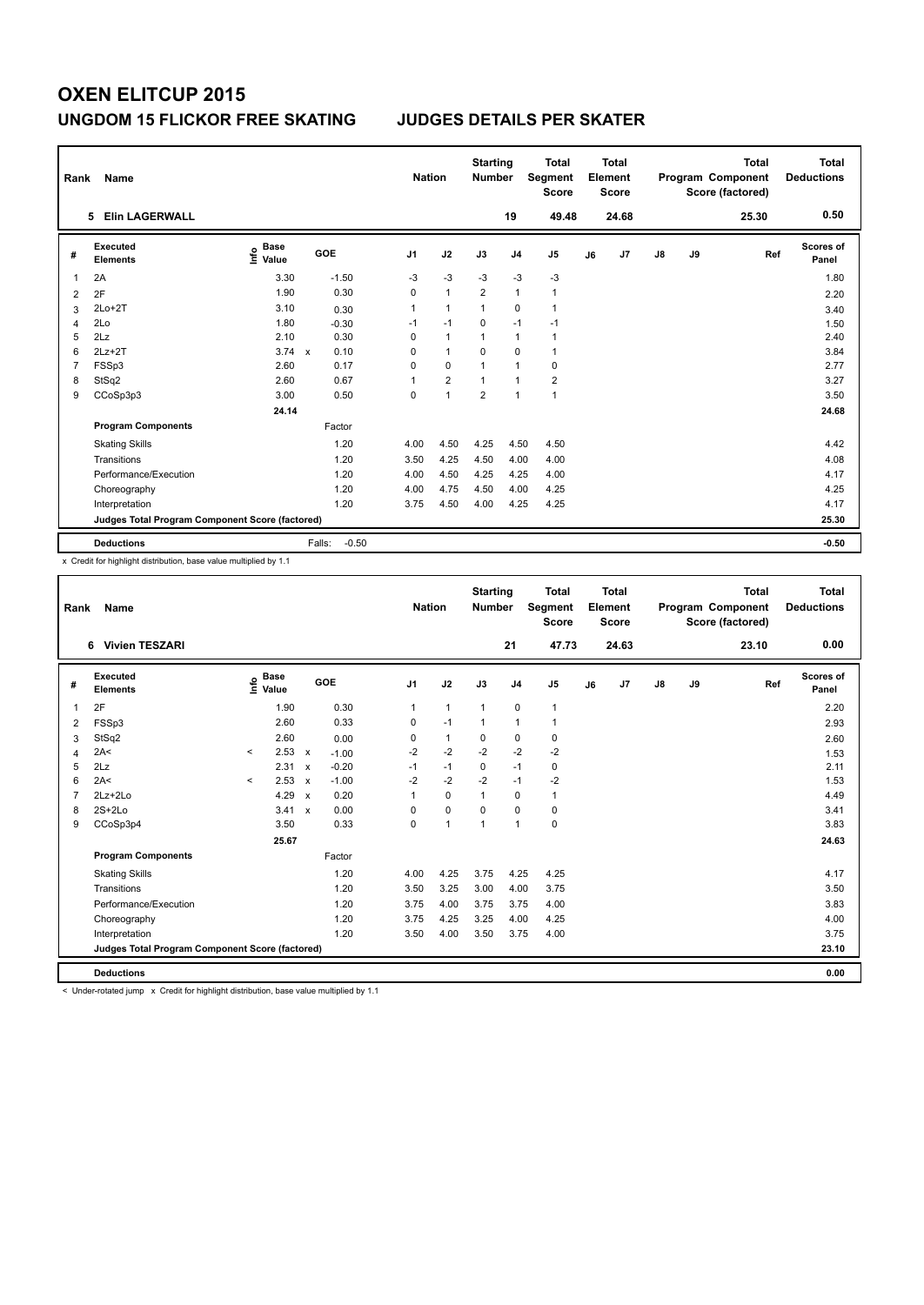| Rank           | Name                                            |                                  |                                   |                | <b>Nation</b>  | <b>Starting</b><br><b>Number</b> |                | <b>Total</b><br>Segment<br><b>Score</b> |    | <b>Total</b><br>Element<br><b>Score</b> |    |    | <b>Total</b><br>Program Component<br>Score (factored) | Total<br><b>Deductions</b> |
|----------------|-------------------------------------------------|----------------------------------|-----------------------------------|----------------|----------------|----------------------------------|----------------|-----------------------------------------|----|-----------------------------------------|----|----|-------------------------------------------------------|----------------------------|
|                | <b>Miranda ANDERSSON</b><br>7                   |                                  |                                   |                |                |                                  | 20             | 46.89                                   |    | 24.09                                   |    |    | 23.80                                                 | 1.00                       |
| #              | <b>Executed</b><br><b>Elements</b>              | <b>Base</b><br>e Base<br>⊆ Value | GOE                               | J <sub>1</sub> | J2             | J3                               | J <sub>4</sub> | J <sub>5</sub>                          | J6 | J7                                      | J8 | J9 | Ref                                                   | <b>Scores of</b><br>Panel  |
| 1              | $2Lz+2T$                                        | 3.40                             | 0.10                              | 0              | $\mathbf{1}$   | 0                                | 0              | $\mathbf 1$                             |    |                                         |    |    |                                                       | 3.50                       |
| 2              | 2F                                              | 1.90                             | 0.20                              | 0              | $\mathbf{1}$   | 1                                | $\Omega$       | $\mathbf{1}$                            |    |                                         |    |    |                                                       | 2.10                       |
| 3              | 2F                                              | 1.90                             | 0.30                              | 1              | $\mathbf{1}$   | 1                                | 0              | $\mathbf{1}$                            |    |                                         |    |    |                                                       | 2.20                       |
| $\overline{4}$ | 2Lo+2Lo                                         | 3.60                             | 0.00                              | $-1$           | $\mathbf 0$    | $\Omega$                         | $\mathbf 0$    | $\mathbf 0$                             |    |                                         |    |    |                                                       | 3.60                       |
| 5              | CCoSp3p4                                        | 3.50                             | 0.00                              | 0              | $\mathbf{1}$   | 0                                | $\mathbf 0$    | $-1$                                    |    |                                         |    |    |                                                       | 3.50                       |
| 6              | 1A                                              | 1.21                             | 0.07<br>$\boldsymbol{\mathsf{x}}$ | 0              | $\mathbf{1}$   | 0                                | $\mathbf 0$    | $\mathbf{1}$                            |    |                                         |    |    |                                                       | 1.28                       |
| 7              | StSq2                                           | 2.60                             | 0.50                              | 1              | $\mathbf{1}$   | $-1$                             | $\overline{1}$ | 1                                       |    |                                         |    |    |                                                       | 3.10                       |
| 8              | 2Lz                                             | 2.31                             | 0.20<br>$\mathsf{x}$              | 0              | $\mathbf{1}$   | $\overline{1}$                   | $\mathbf 0$    | $\mathbf{1}$                            |    |                                         |    |    |                                                       | 2.51                       |
| 9              | FCSp2                                           | 2.30                             | 0.00                              | 0              | $\overline{1}$ | $-1$                             | 0              | $\pmb{0}$                               |    |                                         |    |    |                                                       | 2.30                       |
|                |                                                 | 22.72                            |                                   |                |                |                                  |                |                                         |    |                                         |    |    |                                                       | 24.09                      |
|                | <b>Program Components</b>                       |                                  | Factor                            |                |                |                                  |                |                                         |    |                                         |    |    |                                                       |                            |
|                | <b>Skating Skills</b>                           |                                  | 1.20                              | 3.75           | 4.25           | 3.25                             | 4.25           | 4.25                                    |    |                                         |    |    |                                                       | 4.08                       |
|                | Transitions                                     |                                  | 1.20                              | 3.50           | 4.00           | 2.75                             | 3.75           | 3.75                                    |    |                                         |    |    |                                                       | 3.67                       |
|                | Performance/Execution                           |                                  | 1.20                              | 4.00           | 4.50           | 3.50                             | 4.00           | 4.50                                    |    |                                         |    |    |                                                       | 4.17                       |
|                | Choreography                                    |                                  | 1.20                              | 3.75           | 4.25           | 3.25                             | 4.00           | 4.25                                    |    |                                         |    |    |                                                       | 4.00                       |
|                | Interpretation                                  |                                  | 1.20                              | 3.75           | 4.50           | 3.00                             | 4.00           | 4.00                                    |    |                                         |    |    |                                                       | 3.92                       |
|                | Judges Total Program Component Score (factored) |                                  |                                   |                |                |                                  |                |                                         |    |                                         |    |    |                                                       | 23.80                      |
|                | <b>Deductions</b>                               | Time violation:                  |                                   | $-1.00$        |                |                                  |                |                                         |    |                                         |    |    |                                                       | $-1.00$                    |

x Credit for highlight distribution, base value multiplied by 1.1

| Rank           | <b>Name</b>                                     |    |                                  |                           |         |                | <b>Nation</b> | <b>Starting</b><br><b>Number</b> |                | <b>Total</b><br><b>Segment</b><br><b>Score</b> |    | Total<br>Element<br><b>Score</b> |    |    | <b>Total</b><br>Program Component<br>Score (factored) | Total<br><b>Deductions</b> |
|----------------|-------------------------------------------------|----|----------------------------------|---------------------------|---------|----------------|---------------|----------------------------------|----------------|------------------------------------------------|----|----------------------------------|----|----|-------------------------------------------------------|----------------------------|
|                | <b>Isabella SONNEBLOM</b><br>8                  |    |                                  |                           |         |                |               |                                  | 18             | 44.87                                          |    | 22.27                            |    |    | 22.60                                                 | 0.00                       |
| #              | Executed<br><b>Elements</b>                     |    | <b>Base</b><br>e Base<br>⊆ Value |                           | GOE     | J <sub>1</sub> | J2            | J3                               | J <sub>4</sub> | J <sub>5</sub>                                 | J6 | J7                               | J8 | J9 | Ref                                                   | Scores of<br>Panel         |
| $\mathbf{1}$   | $2F+2T$                                         |    | 3.20                             |                           | 0.30    | 0              | $\mathbf{1}$  | $\mathbf{1}$                     | $\mathbf{1}$   | $\mathbf{1}$                                   |    |                                  |    |    |                                                       | 3.50                       |
| 2              | 3T<<                                            | << | 1.30                             |                           | $-0.60$ | $-3$           | $-3$          | $-3$                             | $-3$           | $-3$                                           |    |                                  |    |    |                                                       | 0.70                       |
| 3              | 2Lo                                             |    | 1.80                             |                           | 0.00    | 0              | $\mathbf 0$   | $\mathbf{1}$                     | $\mathbf 0$    | 0                                              |    |                                  |    |    |                                                       | 1.80                       |
| 4              | FSSp3                                           |    | 2.60                             |                           | 0.50    |                | $\mathbf 0$   | $\mathbf{1}$                     | $\mathbf{1}$   | 1                                              |    |                                  |    |    |                                                       | 3.10                       |
| 5              | StSq2                                           |    | 2.60                             |                           | 0.50    |                | $\mathbf{1}$  | $\mathbf 0$                      | $\mathbf{1}$   | 1                                              |    |                                  |    |    |                                                       | 3.10                       |
| 6              | 1A                                              |    | 1.21                             | $\mathbf{x}$              | 0.00    | 0              | $\mathbf{1}$  | 0                                | $\mathbf 0$    | $\mathbf 0$                                    |    |                                  |    |    |                                                       | 1.21                       |
| $\overline{7}$ | 2Lz                                             |    | 2.31                             | $\boldsymbol{\mathsf{x}}$ | 0.00    | 0              | $-1$          | $\mathbf{1}$                     | $\mathbf 0$    | $\mathbf 0$                                    |    |                                  |    |    |                                                       | 2.31                       |
| 8              | $2F+2T$                                         |    | 3.52                             | $\boldsymbol{\mathsf{x}}$ | $-0.30$ | $-1$           | $-1$          | 0                                | $-2$           | $-1$                                           |    |                                  |    |    |                                                       | 3.22                       |
| 9              | CCoSp3p3                                        |    | 3.00                             |                           | 0.33    | 1              | $\mathbf 0$   | 0                                | $\mathbf{1}$   | $\mathbf{1}$                                   |    |                                  |    |    |                                                       | 3.33                       |
|                |                                                 |    | 21.54                            |                           |         |                |               |                                  |                |                                                |    |                                  |    |    |                                                       | 22.27                      |
|                | <b>Program Components</b>                       |    |                                  |                           | Factor  |                |               |                                  |                |                                                |    |                                  |    |    |                                                       |                            |
|                | <b>Skating Skills</b>                           |    |                                  |                           | 1.20    | 3.75           | 4.00          | 3.25                             | 4.00           | 4.00                                           |    |                                  |    |    |                                                       | 3.92                       |
|                | Transitions                                     |    |                                  |                           | 1.20    | 3.50           | 3.50          | 3.00                             | 3.75           | 3.50                                           |    |                                  |    |    |                                                       | 3.50                       |
|                | Performance/Execution                           |    |                                  |                           | 1.20    | 3.75           | 4.00          | 3.25                             | 4.25           | 3.75                                           |    |                                  |    |    |                                                       | 3.83                       |
|                | Choreography                                    |    |                                  |                           | 1.20    | 4.00           | 4.25          | 3.50                             | 4.00           | 3.50                                           |    |                                  |    |    |                                                       | 3.83                       |
|                | Interpretation                                  |    |                                  |                           | 1.20    | 3.75           | 3.75          | 3.00                             | 4.00           | 3.75                                           |    |                                  |    |    |                                                       | 3.75                       |
|                | Judges Total Program Component Score (factored) |    |                                  |                           |         |                |               |                                  |                |                                                |    |                                  |    |    |                                                       | 22.60                      |
|                | <b>Deductions</b>                               |    |                                  |                           |         |                |               |                                  |                |                                                |    |                                  |    |    |                                                       | 0.00                       |

<< Downgraded jump x Credit for highlight distribution, base value multiplied by 1.1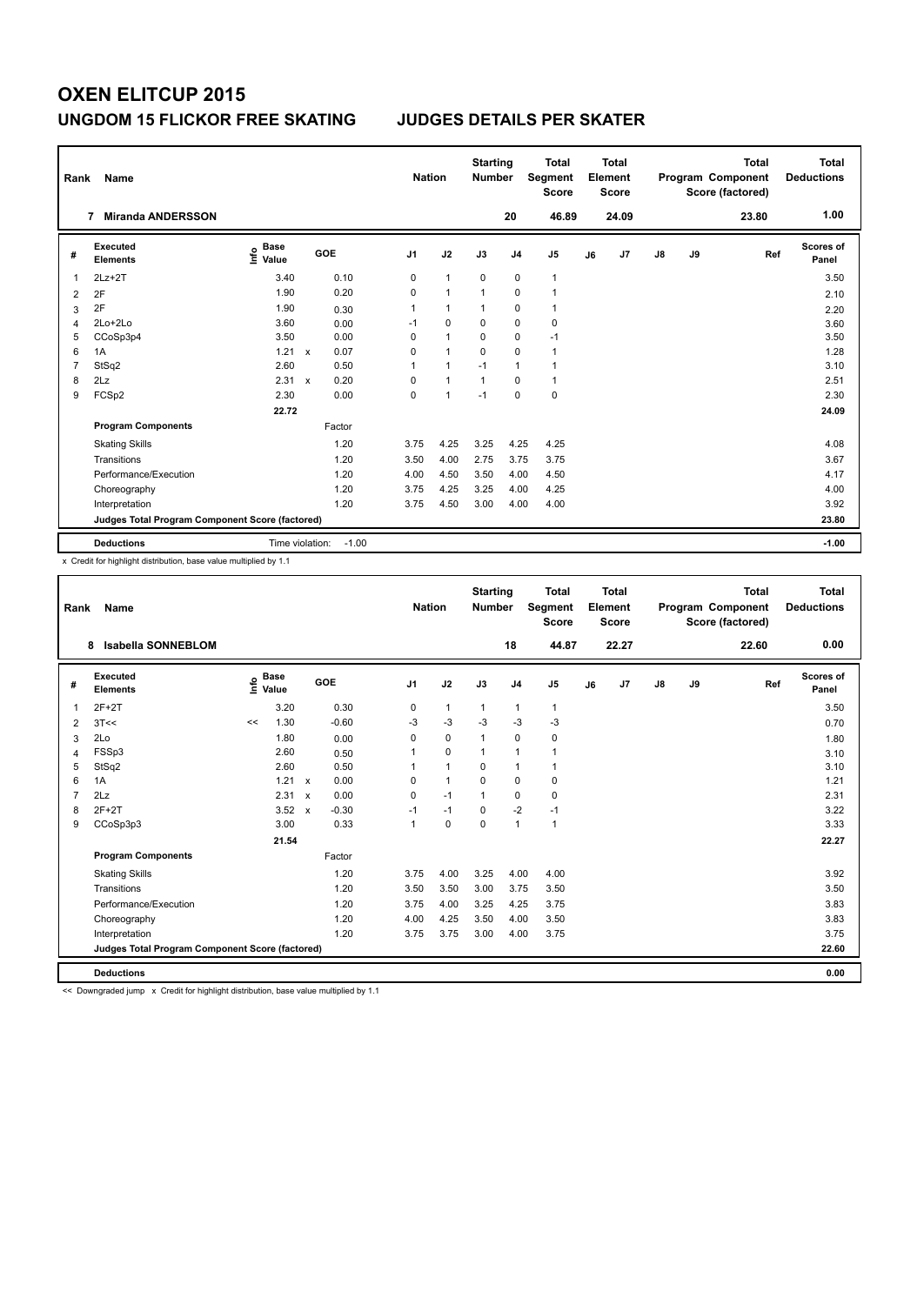| Rank           | Name                                            |                                  |              |            | <b>Nation</b>  |              | <b>Starting</b><br><b>Number</b> |                | <b>Total</b><br>Segment<br><b>Score</b> |    | <b>Total</b><br>Element<br><b>Score</b> |               |    | <b>Total</b><br>Program Component<br>Score (factored) | <b>Total</b><br><b>Deductions</b> |
|----------------|-------------------------------------------------|----------------------------------|--------------|------------|----------------|--------------|----------------------------------|----------------|-----------------------------------------|----|-----------------------------------------|---------------|----|-------------------------------------------------------|-----------------------------------|
|                | 9 Yiva ROLL                                     |                                  |              |            |                |              |                                  | 11             | 42.96                                   |    | 22.36                                   |               |    | 20.60                                                 | 0.00                              |
| #              | Executed<br><b>Elements</b>                     | <b>Base</b><br>e Base<br>⊆ Value |              | <b>GOE</b> | J <sub>1</sub> | J2           | J3                               | J <sub>4</sub> | J <sub>5</sub>                          | J6 | J7                                      | $\mathsf{J}8$ | J9 | Ref                                                   | Scores of<br>Panel                |
| 1              | 1A                                              | 1.10                             |              | 0.07       | 0              | $\mathbf 0$  | $\mathbf{1}$                     | $\overline{1}$ | 0                                       |    |                                         |               |    |                                                       | 1.17                              |
| $\overline{2}$ | $2Lz+2T$                                        | 3.40                             |              | 0.00       | 0              | $\mathbf 0$  | 0                                | 0              | $\mathbf 0$                             |    |                                         |               |    |                                                       | 3.40                              |
| 3              | $2Lo+2T$                                        | 3.10                             |              | 0.00       | 0              | $\mathbf 0$  | $\mathbf 0$                      | $\mathbf 0$    | $\mathbf{1}$                            |    |                                         |               |    |                                                       | 3.10                              |
| 4              | CCoSp3p4                                        | 3.50                             |              | 0.50       | 1              | $\mathbf{1}$ | 1                                | $\overline{1}$ | 1                                       |    |                                         |               |    |                                                       | 4.00                              |
| 5              | 2F                                              | 2.09                             | $\mathbf{x}$ | $-0.30$    | $-1$           | $-1$         | $-1$                             | $-1$           | 0                                       |    |                                         |               |    |                                                       | 1.79                              |
| 6              | FSSp4                                           | 3.00                             |              | 0.33       | 0              | $\mathbf 0$  | $\mathbf{1}$                     | $\overline{1}$ | $\mathbf{1}$                            |    |                                         |               |    |                                                       | 3.33                              |
| 7              | StSq2                                           | 2.60                             |              | 0.33       | 0              | $\mathbf{1}$ | 1                                | $\overline{1}$ | 0                                       |    |                                         |               |    |                                                       | 2.93                              |
| 8              | 2Lo                                             | 1.98                             | $\mathsf{x}$ | 0.00       | 0              | $\mathbf 0$  | 1                                | 0              | 0                                       |    |                                         |               |    |                                                       | 1.98                              |
| 9              | 1Lz                                             | 0.66                             | $\mathsf{x}$ | 0.00       | 0              | 0            | 1                                | $\mathbf 0$    | $\mathbf 0$                             |    |                                         |               |    |                                                       | 0.66                              |
|                |                                                 | 21.43                            |              |            |                |              |                                  |                |                                         |    |                                         |               |    |                                                       | 22.36                             |
|                | <b>Program Components</b>                       |                                  |              | Factor     |                |              |                                  |                |                                         |    |                                         |               |    |                                                       |                                   |
|                | <b>Skating Skills</b>                           |                                  |              | 1.20       | 3.75           | 3.50         | 4.00                             | 4.25           | 3.50                                    |    |                                         |               |    |                                                       | 3.75                              |
|                | Transitions                                     |                                  |              | 1.20       | 2.75           | 3.25         | 3.75                             | 3.75           | 3.00                                    |    |                                         |               |    |                                                       | 3.33                              |
|                | Performance/Execution                           |                                  |              | 1.20       | 3.50           | 3.50         | 4.50                             | 3.50           | 3.25                                    |    |                                         |               |    |                                                       | 3.50                              |
|                | Choreography                                    |                                  |              | 1.20       | 3.50           | 3.25         | 4.00                             | 3.50           | 3.00                                    |    |                                         |               |    |                                                       | 3.42                              |
|                | Interpretation                                  |                                  |              | 1.20       | 3.25           | 3.00         | 3.75                             | 3.25           | 3.00                                    |    |                                         |               |    |                                                       | 3.17                              |
|                | Judges Total Program Component Score (factored) |                                  |              |            |                |              |                                  |                |                                         |    |                                         |               |    |                                                       | 20.60                             |
|                | <b>Deductions</b>                               |                                  |              |            |                |              |                                  |                |                                         |    |                                         |               |    |                                                       | 0.00                              |

x Credit for highlight distribution, base value multiplied by 1.1 ! Not clear edge

| Rank           | <b>Name</b>                                     |                                    |                                   |                | <b>Nation</b> | <b>Starting</b><br><b>Number</b> |                | <b>Total</b><br>Segment<br><b>Score</b> |    | Total<br>Element<br><b>Score</b> |            |    | <b>Total</b><br>Program Component<br>Score (factored) | <b>Total</b><br><b>Deductions</b> |
|----------------|-------------------------------------------------|------------------------------------|-----------------------------------|----------------|---------------|----------------------------------|----------------|-----------------------------------------|----|----------------------------------|------------|----|-------------------------------------------------------|-----------------------------------|
| 10             | <b>Ellen SALMONSSON</b>                         |                                    |                                   |                |               |                                  | 15             | 42.88                                   |    | 22.28                            |            |    | 20.60                                                 | 0.00                              |
| #              | Executed<br><b>Elements</b>                     | <b>Base</b><br>$\frac{6}{5}$ Value | GOE                               | J <sub>1</sub> | J2            | J3                               | J <sub>4</sub> | J <sub>5</sub>                          | J6 | J7                               | ${\sf J8}$ | J9 | Ref                                                   | <b>Scores of</b><br>Panel         |
| $\mathbf 1$    | $2Lo+2T$                                        | 3.10                               | 0.00                              | $\mathbf 0$    | $\pmb{0}$     | $\mathbf{1}$                     | 0              | 0                                       |    |                                  |            |    |                                                       | 3.10                              |
| 2              | 2S                                              | 1.30                               | 0.00                              | 0              | $\mathbf 0$   | $\mathbf{1}$                     | 0              | 0                                       |    |                                  |            |    |                                                       | 1.30                              |
| 3              | CCoSp3p4                                        | 3.50                               | 0.50                              | 1              | $\mathbf{1}$  | $\mathbf{1}$                     | $\mathbf{1}$   | $\mathbf{1}$                            |    |                                  |            |    |                                                       | 4.00                              |
| 4              | 2F                                              | 1.90                               | 0.00                              | 0              | $\mathbf 0$   | $\mathbf{1}$                     | $\mathbf 0$    | $\mathbf 0$                             |    |                                  |            |    |                                                       | 1.90                              |
| 5              | StSq2                                           | 2.60                               | 0.00                              | 0              | $\mathbf 0$   | $\mathbf 0$                      | $-1$           | 0                                       |    |                                  |            |    |                                                       | 2.60                              |
| 6              | $2F+2T$                                         | $3.52 \times$                      | 0.00                              | $\Omega$       | $\mathbf 0$   | $\mathbf{1}$                     | $-1$           | 0                                       |    |                                  |            |    |                                                       | 3.52                              |
| $\overline{7}$ | 1A                                              | 1.21                               | 0.07<br>$\boldsymbol{\mathsf{x}}$ | 0              | $\mathbf{1}$  | 1                                | $\mathbf 0$    | $\mathbf 0$                             |    |                                  |            |    |                                                       | 1.28                              |
| 8              | 2Lo                                             | 1.98                               | 0.00<br>$\boldsymbol{\mathsf{x}}$ | 0              | $\mathbf 0$   | 0                                | $\mathbf 0$    | $\mathbf 0$                             |    |                                  |            |    |                                                       | 1.98                              |
| 9              | FCSSp3                                          | 2.60                               | 0.00                              | $\Omega$       | 0             | $-1$                             | $\Omega$       | $\mathbf 0$                             |    |                                  |            |    |                                                       | 2.60                              |
|                |                                                 | 21.71                              |                                   |                |               |                                  |                |                                         |    |                                  |            |    |                                                       | 22.28                             |
|                | <b>Program Components</b>                       |                                    | Factor                            |                |               |                                  |                |                                         |    |                                  |            |    |                                                       |                                   |
|                | <b>Skating Skills</b>                           |                                    | 1.20                              | 3.75           | 4.00          | 3.25                             | 3.75           | 3.50                                    |    |                                  |            |    |                                                       | 3.67                              |
|                | Transitions                                     |                                    | 1.20                              | 3.00           | 3.50          | 3.00                             | 3.50           | 3.00                                    |    |                                  |            |    |                                                       | 3.17                              |
|                | Performance/Execution                           |                                    | 1.20                              | 3.50           | 3.75          | 3.50                             | 3.75           | 3.00                                    |    |                                  |            |    |                                                       | 3.58                              |
|                | Choreography                                    |                                    | 1.20                              | 3.50           | 4.00          | 3.00                             | 3.50           | 3.25                                    |    |                                  |            |    |                                                       | 3.42                              |
|                | Interpretation                                  |                                    | 1.20                              | 3.50           | 3.75          | 3.00                             | 3.50           | 2.75                                    |    |                                  |            |    |                                                       | 3.33                              |
|                | Judges Total Program Component Score (factored) |                                    |                                   |                |               |                                  |                |                                         |    |                                  |            |    |                                                       | 20.60                             |
|                | <b>Deductions</b>                               |                                    |                                   |                |               |                                  |                |                                         |    |                                  |            |    |                                                       | 0.00                              |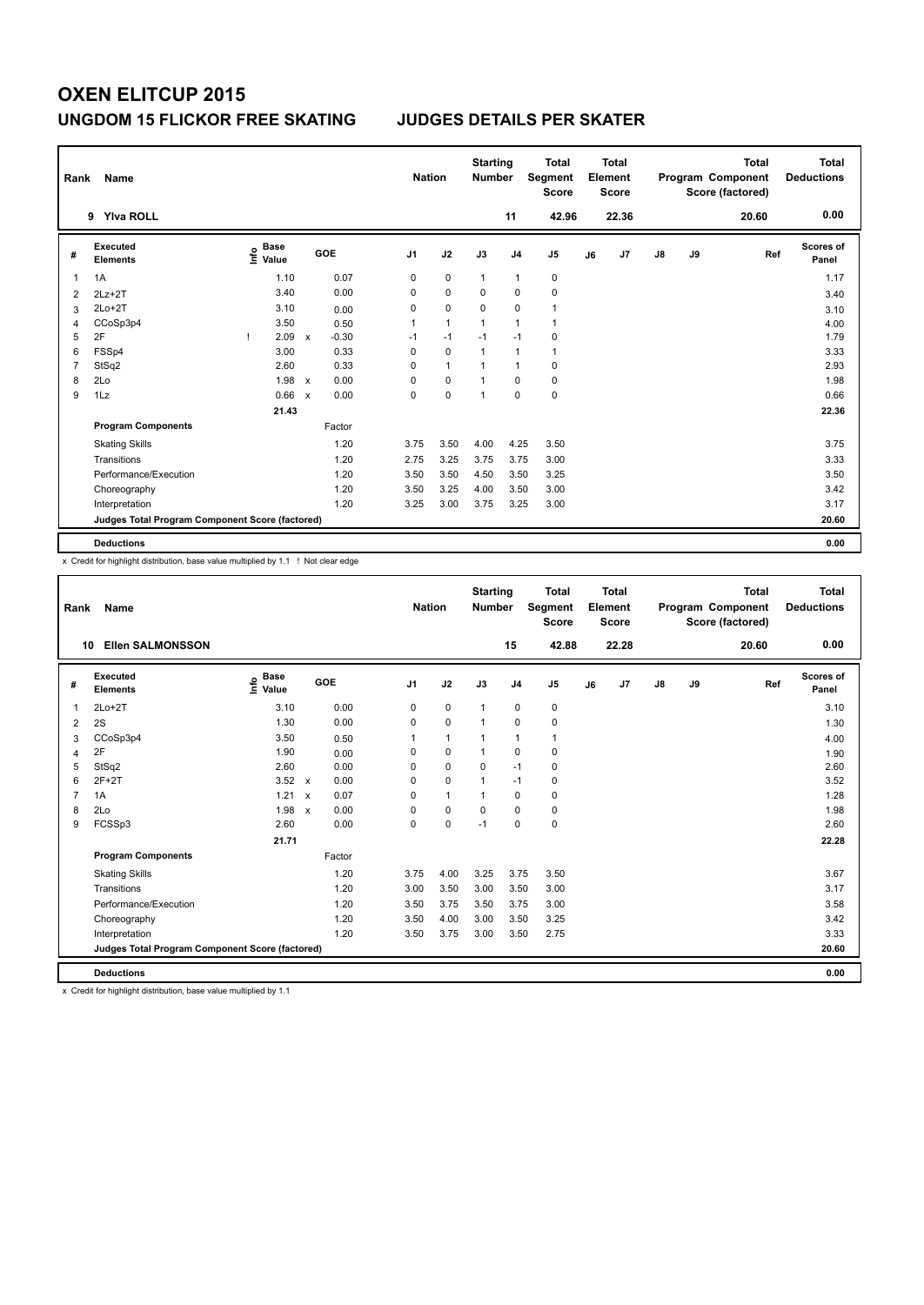| Rank           | Name                                            |                                  |              |         |                | <b>Nation</b> | <b>Starting</b><br><b>Number</b> |                | <b>Total</b><br>Segment<br><b>Score</b> |    | <b>Total</b><br>Element<br><b>Score</b> |               |    | <b>Total</b><br>Program Component<br>Score (factored) | <b>Total</b><br><b>Deductions</b> |
|----------------|-------------------------------------------------|----------------------------------|--------------|---------|----------------|---------------|----------------------------------|----------------|-----------------------------------------|----|-----------------------------------------|---------------|----|-------------------------------------------------------|-----------------------------------|
|                | <b>Ofelia EILERTZ</b><br>11                     |                                  |              |         |                |               |                                  | 6              | 42.78                                   |    | 23.08                                   |               |    | 19.70                                                 | 0.00                              |
| #              | Executed<br><b>Elements</b>                     | <b>Base</b><br>e Base<br>⊆ Value |              | GOE     | J <sub>1</sub> | J2            | J3                               | J <sub>4</sub> | J <sub>5</sub>                          | J6 | J7                                      | $\mathsf{J}8$ | J9 | Ref                                                   | Scores of<br>Panel                |
| 1              | 2Lo                                             | 1.80                             |              | $-0.20$ | 0              | $-1$          | 0                                | $-1$           | $-1$                                    |    |                                         |               |    |                                                       | 1.60                              |
| 2              | $2Lz+2T$                                        | 3.40                             |              | 0.00    | $-1$           | $\mathbf 0$   | $\Omega$                         | $\mathbf 0$    | $\mathbf 0$                             |    |                                         |               |    |                                                       | 3.40                              |
| 3              | 1A                                              | 1.10                             |              | 0.07    | 0              | $\mathbf{1}$  | 1                                | 0              | 0                                       |    |                                         |               |    |                                                       | 1.17                              |
| 4              | CCoSp3p4                                        | 3.50                             |              | 0.33    | 1              | $\mathbf 0$   | 1                                | $\mathbf 0$    | $\mathbf{1}$                            |    |                                         |               |    |                                                       | 3.83                              |
| 5              | StSq2                                           | 2.60                             |              | 0.17    | 0              | $\pmb{0}$     | 1                                | 0              | 1                                       |    |                                         |               |    |                                                       | 2.77                              |
| 6              | $2Lz+2T$                                        | 3.74                             | $\mathsf{x}$ | 0.00    | 0              | $\mathbf 0$   | 0                                | $\mathbf 0$    | 1                                       |    |                                         |               |    |                                                       | 3.74                              |
| $\overline{7}$ | 2Lo                                             | 1.98                             | $\mathsf{x}$ | 0.00    | 0              | $\mathbf 0$   | 1                                | $\mathbf 0$    | 0                                       |    |                                         |               |    |                                                       | 1.98                              |
| 8              | 2F                                              | 2.09                             | $\mathsf{x}$ | 0.00    | 0              | $\pmb{0}$     | 1                                | $\Omega$       | $\pmb{0}$                               |    |                                         |               |    |                                                       | 2.09                              |
| 9              | FSSp3                                           | 2.60                             |              | $-0.10$ | 0              | $-1$          | 1                                | 0              | $-1$                                    |    |                                         |               |    |                                                       | 2.50                              |
|                |                                                 | 22.81                            |              |         |                |               |                                  |                |                                         |    |                                         |               |    |                                                       | 23.08                             |
|                | <b>Program Components</b>                       |                                  |              | Factor  |                |               |                                  |                |                                         |    |                                         |               |    |                                                       |                                   |
|                | <b>Skating Skills</b>                           |                                  |              | 1.20    | 3.50           | 3.50          | 3.75                             | 3.25           | 3.50                                    |    |                                         |               |    |                                                       | 3.50                              |
|                | Transitions                                     |                                  |              | 1.20    | 2.75           | 3.00          | 3.50                             | 3.00           | 3.00                                    |    |                                         |               |    |                                                       | 3.00                              |
|                | Performance/Execution                           |                                  |              | 1.20    | 3.50           | 3.25          | 3.75                             | 3.25           | 3.50                                    |    |                                         |               |    |                                                       | 3.42                              |
|                | Choreography                                    |                                  |              | 1.20    | 3.50           | 3.50          | 3.75                             | 3.25           | 3.25                                    |    |                                         |               |    |                                                       | 3.42                              |
|                | Interpretation                                  |                                  |              | 1.20    | 3.25           | 3.00          | 3.50                             | 2.75           | 3.00                                    |    |                                         |               |    |                                                       | 3.08                              |
|                | Judges Total Program Component Score (factored) |                                  |              |         |                |               |                                  |                |                                         |    |                                         |               |    |                                                       | 19.70                             |
|                | <b>Deductions</b>                               |                                  |              |         |                |               |                                  |                |                                         |    |                                         |               |    |                                                       | 0.00                              |

x Credit for highlight distribution, base value multiplied by 1.1

| Rank           | <b>Name</b>                                     |                                    |                           |         |                | <b>Nation</b>        | <b>Starting</b><br><b>Number</b> |                | <b>Total</b><br>Segment<br><b>Score</b> |    | Total<br>Element<br><b>Score</b> |            |    | <b>Total</b><br>Program Component<br>Score (factored) | <b>Total</b><br><b>Deductions</b> |
|----------------|-------------------------------------------------|------------------------------------|---------------------------|---------|----------------|----------------------|----------------------------------|----------------|-----------------------------------------|----|----------------------------------|------------|----|-------------------------------------------------------|-----------------------------------|
|                | <b>Martine STRANDVIK</b><br>12                  |                                    |                           |         |                |                      |                                  | 22             | 42.62                                   |    | 19.82                            |            |    | 22.80                                                 | 0.00                              |
| #              | Executed<br><b>Elements</b>                     | <b>Base</b><br>$\frac{6}{5}$ Value |                           | GOE     | J <sub>1</sub> | J2                   | J3                               | J <sub>4</sub> | J <sub>5</sub>                          | J6 | J7                               | ${\sf J8}$ | J9 | Ref                                                   | <b>Scores of</b><br>Panel         |
| $\mathbf 1$    | 2Lo                                             | 1.80                               |                           | 0.10    | 0              | $\pmb{0}$            | $\mathbf{1}$                     | 0              | $\mathbf{1}$                            |    |                                  |            |    |                                                       | 1.90                              |
| 2              | 2F                                              | 1.90                               |                           | $-0.60$ | $-2$           | $-2$                 | $-2$                             | $-2$           | $-2$                                    |    |                                  |            |    |                                                       | 1.30                              |
| 3              | 1A                                              | 1.10                               |                           | 0.00    | 0              | $\mathbf 0$          | $\mathbf 0$                      | $\mathbf 0$    | $\mathbf 0$                             |    |                                  |            |    |                                                       | 1.10                              |
| 4              | FSSp2                                           | 2.30                               |                           | 0.50    | 1              | $-1$                 | $\mathbf{1}$                     | $\mathbf{1}$   | $\mathbf{1}$                            |    |                                  |            |    |                                                       | 2.80                              |
| 5              | $2S+2T$                                         | 2.60                               |                           | 0.00    | 0              | $\mathbf 0$          | $\mathbf 0$                      | $\mathbf 0$    | 0                                       |    |                                  |            |    |                                                       | 2.60                              |
| 6              | 1F                                              | 0.55                               | $\mathbf{x}$              | $-0.27$ | $-3$           | $-3$                 | $-1$                             | $-3$           | $-2$                                    |    |                                  |            |    |                                                       | 0.28                              |
| $\overline{7}$ | $2Lo+2T$                                        | 3.41                               | $\boldsymbol{\mathsf{x}}$ | 0.00    | 0              | $-1$                 | $\mathbf{1}$                     | $\mathbf 0$    | 0                                       |    |                                  |            |    |                                                       | 3.41                              |
| 8              | CCoSp3p3                                        | 3.00                               |                           | 0.33    | 0              | $\mathbf 0$          | $\overline{1}$                   | $\mathbf{1}$   | 1                                       |    |                                  |            |    |                                                       | 3.33                              |
| 9              | StSq2                                           | 2.60                               |                           | 0.50    |                | $\blacktriangleleft$ | $\overline{1}$                   | $\Omega$       | $\mathbf{1}$                            |    |                                  |            |    |                                                       | 3.10                              |
|                |                                                 | 19.26                              |                           |         |                |                      |                                  |                |                                         |    |                                  |            |    |                                                       | 19.82                             |
|                | <b>Program Components</b>                       |                                    |                           | Factor  |                |                      |                                  |                |                                         |    |                                  |            |    |                                                       |                                   |
|                | <b>Skating Skills</b>                           |                                    |                           | 1.20    | 3.75           | 4.00                 | 4.25                             | 3.75           | 4.25                                    |    |                                  |            |    |                                                       | 4.00                              |
|                | Transitions                                     |                                    |                           | 1.20    | 3.50           | 3.50                 | 3.75                             | 3.50           | 3.50                                    |    |                                  |            |    |                                                       | 3.50                              |
|                | Performance/Execution                           |                                    |                           | 1.20    | 3.75           | 3.75                 | 3.75                             | 4.00           | 3.75                                    |    |                                  |            |    |                                                       | 3.75                              |
|                | Choreography                                    |                                    |                           | 1.20    | 3.75           | 4.00                 | 4.25                             | 4.00           | 4.00                                    |    |                                  |            |    |                                                       | 4.00                              |
|                | Interpretation                                  |                                    |                           | 1.20    | 3.50           | 3.75                 | 4.50                             | 3.75           | 3.75                                    |    |                                  |            |    |                                                       | 3.75                              |
|                | Judges Total Program Component Score (factored) |                                    |                           |         |                |                      |                                  |                |                                         |    |                                  |            |    |                                                       | 22.80                             |
|                | <b>Deductions</b>                               |                                    |                           |         |                |                      |                                  |                |                                         |    |                                  |            |    |                                                       | 0.00                              |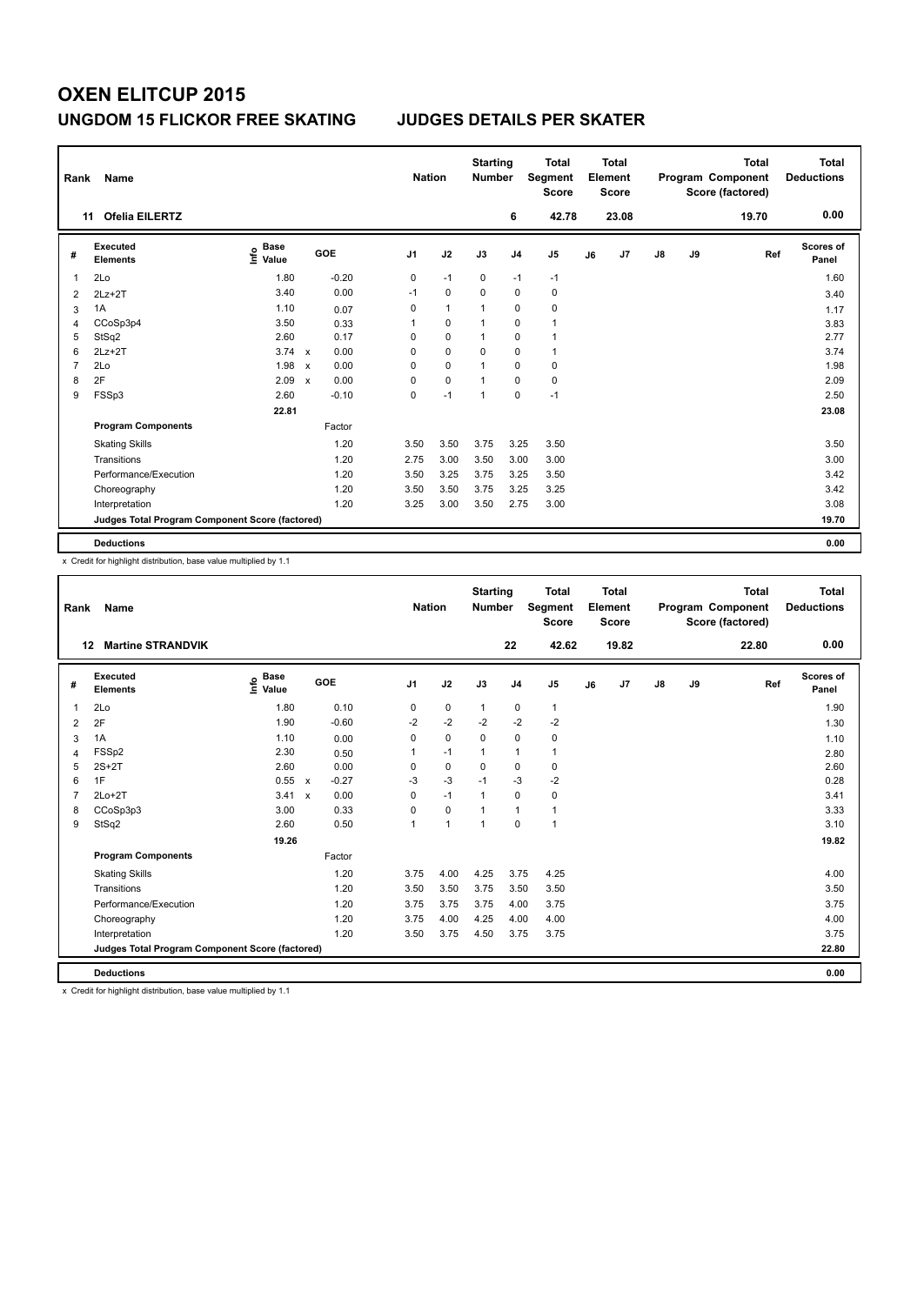| Rank           | Name                                            |   |                                  |              |            | <b>Nation</b>  |              | <b>Starting</b><br><b>Number</b> |                | <b>Total</b><br>Segment<br><b>Score</b> |    | <b>Total</b><br>Element<br><b>Score</b> |               |    | <b>Total</b><br>Program Component<br>Score (factored) | Total<br><b>Deductions</b> |
|----------------|-------------------------------------------------|---|----------------------------------|--------------|------------|----------------|--------------|----------------------------------|----------------|-----------------------------------------|----|-----------------------------------------|---------------|----|-------------------------------------------------------|----------------------------|
|                | Elina EKLÖF<br>13                               |   |                                  |              |            |                |              |                                  | 17             | 42.07                                   |    | 19.57                                   |               |    | 23.00                                                 | 0.50                       |
| #              | <b>Executed</b><br><b>Elements</b>              |   | <b>Base</b><br>e Base<br>E Value |              | <b>GOE</b> | J <sub>1</sub> | J2           | J3                               | J <sub>4</sub> | J <sub>5</sub>                          | J6 | J7                                      | $\mathsf{J}8$ | J9 | Ref                                                   | Scores of<br>Panel         |
| 1              | 2Lo                                             |   | 1.80                             |              | 0.30       | 0              | $\mathbf{1}$ | $\overline{2}$                   | $\overline{1}$ | $\mathbf{1}$                            |    |                                         |               |    |                                                       | 2.10                       |
| $\overline{2}$ | $2F+2T$                                         |   | 3.20                             |              | 0.00       | 0              | $\mathbf 0$  | $\Omega$                         | 0              | $\mathbf{1}$                            |    |                                         |               |    |                                                       | 3.20                       |
| 3              | CCoSp3p4                                        |   | 3.50                             |              | 0.67       | 1              | $\mathbf{1}$ | $\mathbf{1}$                     | $\overline{2}$ | $\overline{2}$                          |    |                                         |               |    |                                                       | 4.17                       |
| 4              | 1A                                              |   | 1.10                             |              | 0.13       | 0              | 1            | 1                                | $\Omega$       | 1                                       |    |                                         |               |    |                                                       | 1.23                       |
| 5              | StSq2                                           |   | 2.60                             |              | 0.50       | 0              | $\mathbf{1}$ | 1                                | $\overline{1}$ | 1                                       |    |                                         |               |    |                                                       | 3.10                       |
| 6              | $2S+2T$                                         |   | 2.86                             | $\mathsf{x}$ | 0.07       | 0              | $\mathbf 0$  | 1                                | 0              | $\overline{1}$                          |    |                                         |               |    |                                                       | 2.93                       |
| 7              | 2Lze                                            | e | 1.65                             | $\mathsf{x}$ | $-0.90$    | $-3$           | $-3$         | $-3$                             | $-3$           | $-3$                                    |    |                                         |               |    |                                                       | 0.75                       |
| 8              | 2F                                              |   | 2.09                             | $\mathbf x$  | 0.00       | 0              | $\mathbf 0$  | $\mathbf{1}$                     | $\Omega$       | 0                                       |    |                                         |               |    |                                                       | 2.09                       |
| 9              | <b>FSSp</b>                                     |   | 0.00                             |              | 0.00       |                |              |                                  |                |                                         |    |                                         |               |    |                                                       | 0.00                       |
|                |                                                 |   | 18.80                            |              |            |                |              |                                  |                |                                         |    |                                         |               |    |                                                       | 19.57                      |
|                | <b>Program Components</b>                       |   |                                  |              | Factor     |                |              |                                  |                |                                         |    |                                         |               |    |                                                       |                            |
|                | <b>Skating Skills</b>                           |   |                                  |              | 1.20       | 3.75           | 4.00         | 3.75                             | 4.25           | 4.25                                    |    |                                         |               |    |                                                       | 4.00                       |
|                | Transitions                                     |   |                                  |              | 1.20       | 3.50           | 3.50         | 4.00                             | 3.75           | 3.75                                    |    |                                         |               |    |                                                       | 3.67                       |
|                | Performance/Execution                           |   |                                  |              | 1.20       | 3.75           | 3.75         | 4.00                             | 4.00           | 4.00                                    |    |                                         |               |    |                                                       | 3.92                       |
|                | Choreography                                    |   |                                  |              | 1.20       | 4.00           | 4.00         | 4.25                             | 3.75           | 3.50                                    |    |                                         |               |    |                                                       | 3.92                       |
|                | Interpretation                                  |   |                                  |              | 1.20       | 3.50           | 3.75         | 3.75                             | 3.50           | 3.75                                    |    |                                         |               |    |                                                       | 3.67                       |
|                | Judges Total Program Component Score (factored) |   |                                  |              |            |                |              |                                  |                |                                         |    |                                         |               |    |                                                       | 23.00                      |
|                | <b>Deductions</b>                               |   |                                  | Falls:       | $-0.50$    |                |              |                                  |                |                                         |    |                                         |               |    |                                                       | $-0.50$                    |

x Credit for highlight distribution, base value multiplied by 1.1 e Wrong edge

| Rank           | <b>Name</b>                                     |   |                                    |                           |         | <b>Nation</b>  |             | <b>Starting</b><br><b>Number</b> |                | <b>Total</b><br>Segment<br><b>Score</b> |    | Total<br>Element<br><b>Score</b> |    |    | <b>Total</b><br>Program Component<br>Score (factored) | <b>Total</b><br><b>Deductions</b> |
|----------------|-------------------------------------------------|---|------------------------------------|---------------------------|---------|----------------|-------------|----------------------------------|----------------|-----------------------------------------|----|----------------------------------|----|----|-------------------------------------------------------|-----------------------------------|
|                | <b>Amanda SWARTZ</b><br>14                      |   |                                    |                           |         |                |             |                                  | 16             | 41.72                                   |    | 20.82                            |    |    | 20.90                                                 | 0.00                              |
| #              | Executed<br><b>Elements</b>                     |   | <b>Base</b><br>$\frac{6}{5}$ Value |                           | GOE     | J <sub>1</sub> | J2          | J3                               | J <sub>4</sub> | J <sub>5</sub>                          | J6 | J7                               | J8 | J9 | Ref                                                   | Scores of<br>Panel                |
| $\mathbf{1}$   | $2F+2Lo$                                        |   | 3.70                               |                           | 0.00    | 0              | $\mathbf 0$ | $\mathbf{1}$                     | $\mathbf 0$    | 0                                       |    |                                  |    |    |                                                       | 3.70                              |
| 2              | 1A                                              |   | 1.10                               |                           | 0.00    | 0              | $\mathbf 0$ | 0                                | $\mathbf 0$    | 1                                       |    |                                  |    |    |                                                       | 1.10                              |
| 3              | 2Lze                                            | e | 1.50                               |                           | $-0.60$ | $-2$           | $-2$        | $-2$                             | $-3$           | $-2$                                    |    |                                  |    |    |                                                       | 0.90                              |
| 4              | FSSp3                                           |   | 2.60                               |                           | 0.00    | 0              | $-1$        | $\Omega$                         | $\mathbf 0$    | $\mathbf 0$                             |    |                                  |    |    |                                                       | 2.60                              |
| 5              | StSq2                                           |   | 2.60                               |                           | 0.00    | $\Omega$       | $\mathbf 0$ | $\Omega$                         | $\mathbf 0$    | 0                                       |    |                                  |    |    |                                                       | 2.60                              |
| 6              | 2S                                              |   | 1.43                               | $\boldsymbol{\mathsf{x}}$ | 0.07    | 0              | $\mathbf 0$ | $\mathbf{1}$                     | 0              | 1                                       |    |                                  |    |    |                                                       | 1.50                              |
| $\overline{7}$ | 2Lze+2Lo                                        | e | 3.63                               | $\mathsf{x}$              | $-0.80$ | $-3$           | $-2$        | $-3$                             | $-3$           | $-2$                                    |    |                                  |    |    |                                                       | 2.83                              |
| 8              | CCoSp3p4                                        |   | 3.50                               |                           | 0.00    | $\Omega$       | $\mathbf 0$ | $\Omega$                         | $\mathbf 0$    | $\pmb{0}$                               |    |                                  |    |    |                                                       | 3.50                              |
| 9              | 2F                                              |   | 2.09                               | $\boldsymbol{\mathsf{x}}$ | 0.00    | 0              | $\mathbf 0$ | $\overline{1}$                   | $\mathbf 0$    | $\mathbf 0$                             |    |                                  |    |    |                                                       | 2.09                              |
|                |                                                 |   | 22.15                              |                           |         |                |             |                                  |                |                                         |    |                                  |    |    |                                                       | 20.82                             |
|                | <b>Program Components</b>                       |   |                                    |                           | Factor  |                |             |                                  |                |                                         |    |                                  |    |    |                                                       |                                   |
|                | <b>Skating Skills</b>                           |   |                                    |                           | 1.20    | 3.75           | 3.75        | 3.50                             | 4.00           | 3.50                                    |    |                                  |    |    |                                                       | 3.67                              |
|                | Transitions                                     |   |                                    |                           | 1.20    | 3.25           | 3.50        | 2.75                             | 3.50           | 3.00                                    |    |                                  |    |    |                                                       | 3.25                              |
|                | Performance/Execution                           |   |                                    |                           | 1.20    | 3.75           | 3.75        | 3.50                             | 4.25           | 3.25                                    |    |                                  |    |    |                                                       | 3.67                              |
|                | Choreography                                    |   |                                    |                           | 1.20    | 3.75           | 4.00        | 2.75                             | 3.75           | 3.00                                    |    |                                  |    |    |                                                       | 3.50                              |
|                | Interpretation                                  |   |                                    |                           | 1.20    | 3.50           | 3.75        | 3.00                             | 3.50           | 2.75                                    |    |                                  |    |    |                                                       | 3.33                              |
|                | Judges Total Program Component Score (factored) |   |                                    |                           |         |                |             |                                  |                |                                         |    |                                  |    |    |                                                       | 20.90                             |
|                | <b>Deductions</b>                               |   |                                    |                           |         |                |             |                                  |                |                                         |    |                                  |    |    |                                                       | 0.00                              |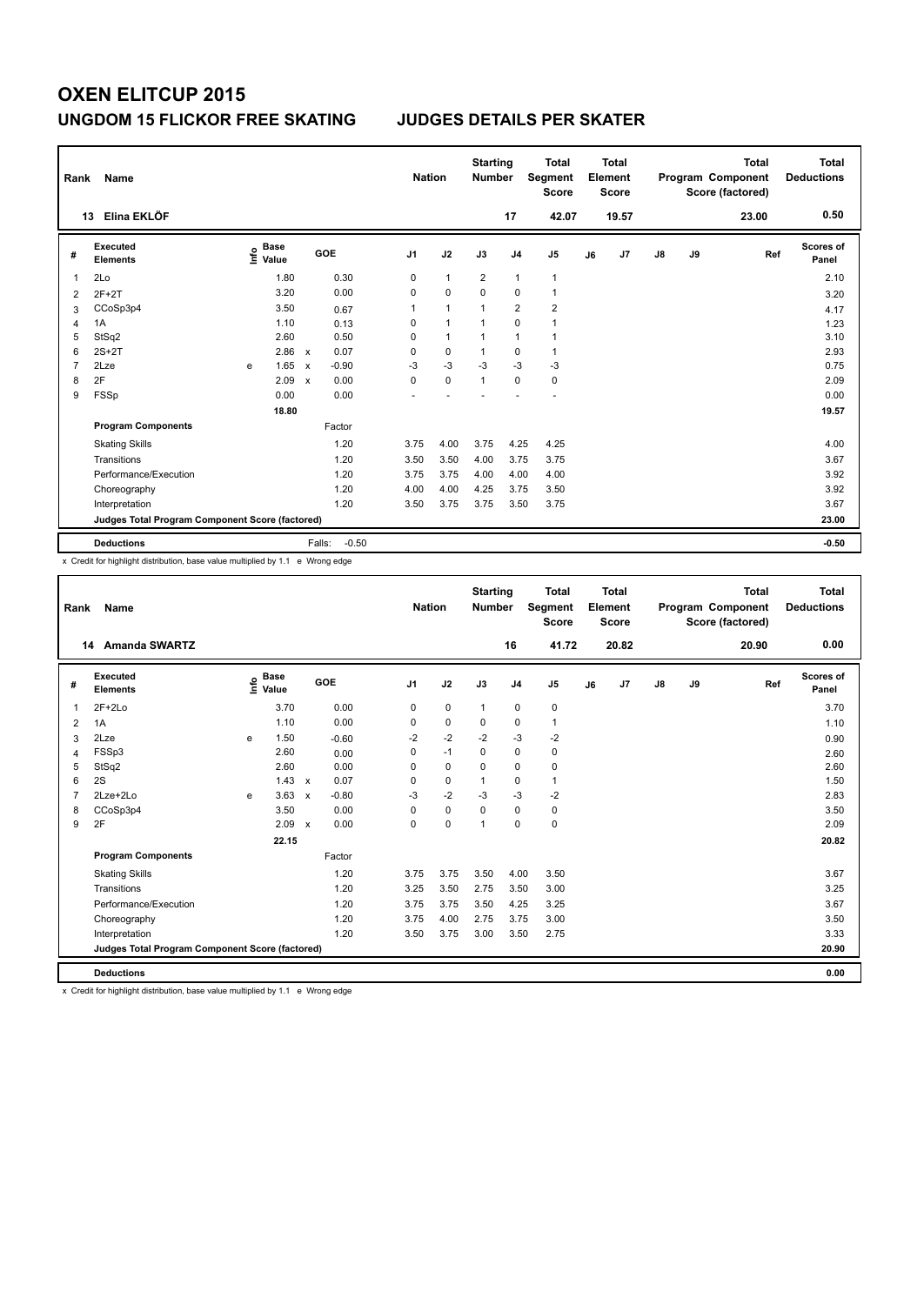| Rank           | Name                                            |      |                      |                           |                   | <b>Nation</b>  |             | <b>Starting</b><br><b>Number</b> |                | <b>Total</b><br>Segment<br><b>Score</b> |    | <b>Total</b><br>Element<br><b>Score</b> |               |    | <b>Total</b><br>Program Component<br>Score (factored) | Total<br><b>Deductions</b> |
|----------------|-------------------------------------------------|------|----------------------|---------------------------|-------------------|----------------|-------------|----------------------------------|----------------|-----------------------------------------|----|-----------------------------------------|---------------|----|-------------------------------------------------------|----------------------------|
|                | <b>Tina PROGOULAKIS</b><br>15                   |      |                      |                           |                   |                |             |                                  | 9              | 41.48                                   |    | 22.18                                   |               |    | 19.80                                                 | 0.50                       |
| #              | Executed<br><b>Elements</b>                     | lnfo | <b>Base</b><br>Value |                           | GOE               | J <sub>1</sub> | J2          | J3                               | J <sub>4</sub> | J <sub>5</sub>                          | J6 | J7                                      | $\mathsf{J}8$ | J9 | Ref                                                   | <b>Scores of</b><br>Panel  |
| 1              | 2A                                              |      | 3.30                 |                           | $-1.17$           | $-2$           | $-2$        | $-3$                             | -3             | $-2$                                    |    |                                         |               |    |                                                       | 2.13                       |
| 2              | 3S<<                                            | <<   | 1.30                 |                           | $-0.60$           | $-3$           | $-3$        | $-3$                             | $-3$           | $-3$                                    |    |                                         |               |    |                                                       | 0.70                       |
| 3              | StSq3                                           |      | 3.30                 |                           | 0.17              | 0              | $\mathbf 0$ | $\mathbf{1}$                     | $\pmb{0}$      | $\mathbf{1}$                            |    |                                         |               |    |                                                       | 3.47                       |
| 4              | $2Fe+2T$                                        | e    | 2.97                 | $\mathbf{x}$              | $-0.80$           | $-3$           | $-2$        | $-3$                             | $-3$           | $-2$                                    |    |                                         |               |    |                                                       | 2.17                       |
| 5              | FSSp4                                           |      | 3.00                 |                           | $-0.10$           | $-1$           | $-1$        | $\overline{1}$                   | $\mathbf 0$    | $\mathbf 0$                             |    |                                         |               |    |                                                       | 2.90                       |
| 6              | 2A                                              |      | 3.63                 | $\boldsymbol{\mathsf{x}}$ | $-0.50$           | $-1$           | $-1$        | $-1$                             | $-1$           | $-1$                                    |    |                                         |               |    |                                                       | 3.13                       |
| $\overline{7}$ | CCoSp3p3                                        |      | 3.00                 |                           | 0.00              | 0              | $\Omega$    | $\Omega$                         | 0              | $\mathbf{1}$                            |    |                                         |               |    |                                                       | 3.00                       |
| 8              | $2Lz+2T$                                        |      | 3.74                 | $\mathbf{x}$              | 0.00              | $-1$           | $\mathbf 0$ | $\Omega$                         | $\mathbf 0$    | 0                                       |    |                                         |               |    |                                                       | 3.74                       |
| 9              | 2Fe                                             | e    | 1.54                 | $\boldsymbol{\mathsf{x}}$ | $-0.60$           | $-2$           | $-2$        | $-1$                             | $-2$           | $-2$                                    |    |                                         |               |    |                                                       | 0.94                       |
|                |                                                 |      | 25.78                |                           |                   |                |             |                                  |                |                                         |    |                                         |               |    |                                                       | 22.18                      |
|                | <b>Program Components</b>                       |      |                      |                           | Factor            |                |             |                                  |                |                                         |    |                                         |               |    |                                                       |                            |
|                | <b>Skating Skills</b>                           |      |                      |                           | 1.20              | 3.50           | 3.75        | 4.00                             | 3.50           | 3.75                                    |    |                                         |               |    |                                                       | 3.67                       |
|                | Transitions                                     |      |                      |                           | 1.20              | 2.50           | 3.50        | 2.75                             | 3.25           | 3.00                                    |    |                                         |               |    |                                                       | 3.00                       |
|                | Performance/Execution                           |      |                      |                           | 1.20              | 3.25           | 3.50        | 3.50                             | 3.25           | 3.50                                    |    |                                         |               |    |                                                       | 3.42                       |
|                | Choreography                                    |      |                      |                           | 1.20              | 3.25           | 3.75        | 3.25                             | 3.50           | 3.00                                    |    |                                         |               |    |                                                       | 3.33                       |
|                | Interpretation                                  |      |                      |                           | 1.20              | 3.00           | 3.50        | 3.25                             | 3.00           | 3.00                                    |    |                                         |               |    |                                                       | 3.08                       |
|                | Judges Total Program Component Score (factored) |      |                      |                           |                   |                |             |                                  |                |                                         |    |                                         |               |    |                                                       | 19.80                      |
|                | <b>Deductions</b>                               |      |                      |                           | $-0.50$<br>Falls: |                |             |                                  |                |                                         |    |                                         |               |    |                                                       | $-0.50$                    |

<< Downgraded jump x Credit for highlight distribution, base value multiplied by 1.1 e Wrong edge

| Rank           | <b>Name</b>                                     |                                    |                           |         | <b>Nation</b>  |              | <b>Starting</b><br><b>Number</b> |                | <b>Total</b><br>Segment<br><b>Score</b> |    | <b>Total</b><br>Element<br><b>Score</b> |               |    | <b>Total</b><br>Program Component<br>Score (factored) | Total<br><b>Deductions</b> |
|----------------|-------------------------------------------------|------------------------------------|---------------------------|---------|----------------|--------------|----------------------------------|----------------|-----------------------------------------|----|-----------------------------------------|---------------|----|-------------------------------------------------------|----------------------------|
|                | <b>Johanna KRAAMER</b><br>16                    |                                    |                           |         |                |              |                                  | 13             | 41.02                                   |    | 21.22                                   |               |    | 20.30                                                 | 0.50                       |
| #              | <b>Executed</b><br><b>Elements</b>              | <b>Base</b><br>$\frac{6}{5}$ Value |                           | GOE     | J <sub>1</sub> | J2           | J3                               | J <sub>4</sub> | J <sub>5</sub>                          | J6 | J7                                      | $\mathsf{J}8$ | J9 | Ref                                                   | <b>Scores of</b><br>Panel  |
| $\mathbf{1}$   | $2F+2T$                                         | 3.20                               |                           | 0.00    | 0              | $\mathbf 0$  | $\mathbf 0$                      | $\mathbf 0$    | 0                                       |    |                                         |               |    |                                                       | 3.20                       |
| 2              | 2Lz                                             | 2.10                               |                           | 0.10    | $\Omega$       | $\mathbf{1}$ | $\mathbf{1}$                     | 0              | $\mathbf 0$                             |    |                                         |               |    |                                                       | 2.20                       |
| 3              | FCSp2                                           | 2.30                               |                           | 0.00    | $\Omega$       | $\mathbf 0$  | $\mathbf{1}$                     | $\mathbf 0$    | 0                                       |    |                                         |               |    |                                                       | 2.30                       |
| 4              | StSq2                                           | 2.60                               |                           | 0.33    | 0              | $\mathbf 0$  | $\mathbf{1}$                     | $\mathbf{1}$   | 1                                       |    |                                         |               |    |                                                       | 2.93                       |
| 5              | 1A                                              | 1.21                               | $\mathsf{x}$              | 0.07    | 0              | 0            | $\mathbf{1}$                     | 0              | 1                                       |    |                                         |               |    |                                                       | 1.28                       |
| 6              | 2Lz                                             | 2.31                               | $\mathbf{x}$              | $-0.90$ | $-3$           | $-3$         | $-3$                             | $-3$           | $-3$                                    |    |                                         |               |    |                                                       | 1.41                       |
| $\overline{7}$ | 2Lo                                             | 1.98                               | $\boldsymbol{\mathsf{x}}$ | $-0.30$ | $-1$           | $-1$         | $\mathbf 0$                      | $-1$           | $-1$                                    |    |                                         |               |    |                                                       | 1.68                       |
| 8              | $2F+2T$                                         | 3.52                               | $\boldsymbol{\mathsf{x}}$ | $-0.30$ | $-1$           | $-1$         | 0                                | $-1$           | $-1$                                    |    |                                         |               |    |                                                       | 3.22                       |
| 9              | CCoSp3p3                                        | 3.00                               |                           | 0.00    | $-1$           | 0            | $\Omega$                         | $\Omega$       | $\mathbf 0$                             |    |                                         |               |    |                                                       | 3.00                       |
|                |                                                 | 22.22                              |                           |         |                |              |                                  |                |                                         |    |                                         |               |    |                                                       | 21.22                      |
|                | <b>Program Components</b>                       |                                    |                           | Factor  |                |              |                                  |                |                                         |    |                                         |               |    |                                                       |                            |
|                | <b>Skating Skills</b>                           |                                    |                           | 1.20    | 3.50           | 3.50         | 3.50                             | 3.50           | 3.50                                    |    |                                         |               |    |                                                       | 3.50                       |
|                | Transitions                                     |                                    |                           | 1.20    | 2.75           | 3.25         | 3.25                             | 3.25           | 3.00                                    |    |                                         |               |    |                                                       | 3.17                       |
|                | Performance/Execution                           |                                    |                           | 1.20    | 3.50           | 3.50         | 3.75                             | 3.75           | 3.25                                    |    |                                         |               |    |                                                       | 3.58                       |
|                | Choreography                                    |                                    |                           | 1.20    | 3.50           | 3.25         | 3.50                             | 3.50           | 3.50                                    |    |                                         |               |    |                                                       | 3.50                       |
|                | Interpretation                                  |                                    |                           | 1.20    | 3.25           | 3.00         | 3.25                             | 3.50           | 3.00                                    |    |                                         |               |    |                                                       | 3.17                       |
|                | Judges Total Program Component Score (factored) |                                    |                           |         |                |              |                                  |                |                                         |    |                                         |               |    |                                                       | 20.30                      |
|                | <b>Deductions</b>                               |                                    | Falls:                    | $-0.50$ |                |              |                                  |                |                                         |    |                                         |               |    |                                                       | $-0.50$                    |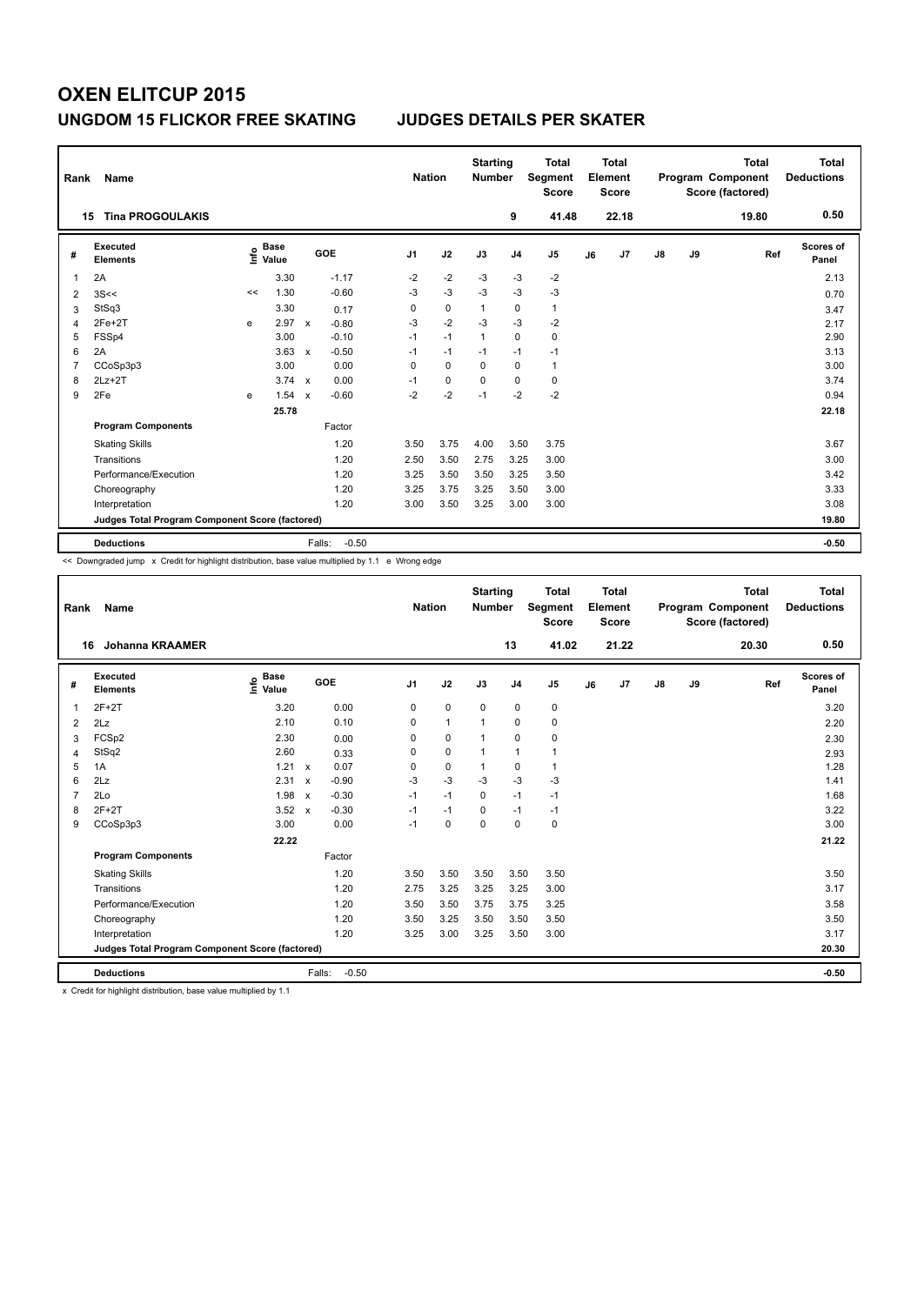| Rank           | Name                                            |                                  |              |                   | <b>Nation</b>  |              | <b>Starting</b><br><b>Number</b> |                | <b>Total</b><br>Segment<br><b>Score</b> |    | Total<br>Element<br><b>Score</b> |               |    | <b>Total</b><br>Program Component<br>Score (factored) | Total<br><b>Deductions</b> |
|----------------|-------------------------------------------------|----------------------------------|--------------|-------------------|----------------|--------------|----------------------------------|----------------|-----------------------------------------|----|----------------------------------|---------------|----|-------------------------------------------------------|----------------------------|
| 17             | <b>Melinda NIELSEN</b>                          |                                  |              |                   |                |              |                                  | 12             | 39.10                                   |    | 19.30                            |               |    | 20.80                                                 | 1.00                       |
| #              | Executed<br><b>Elements</b>                     | <b>Base</b><br>e Base<br>⊆ Value |              | <b>GOE</b>        | J <sub>1</sub> | J2           | J3                               | J <sub>4</sub> | J <sub>5</sub>                          | J6 | J7                               | $\mathsf{J}8$ | J9 | Ref                                                   | Scores of<br>Panel         |
| 1              | 2Lo                                             | 1.80                             |              | 0.10              | 0              | $\mathbf{1}$ | $\mathbf{1}$                     | $\mathbf 0$    | 0                                       |    |                                  |               |    |                                                       | 1.90                       |
| $\overline{2}$ | $2Lz+2T$                                        | 3.40                             |              | 0.00              | 0              | $\mathbf{1}$ | 0                                | $\mathbf 0$    | $\pmb{0}$                               |    |                                  |               |    |                                                       | 3.40                       |
| 3              | 1A                                              | 1.10                             |              | 0.00              | 0              | $\mathbf 0$  | 0                                | $\pmb{0}$      | 0                                       |    |                                  |               |    |                                                       | 1.10                       |
| $\overline{4}$ | 2F                                              | 1.90                             |              | $-0.90$           | $-3$           | $\mathbf 0$  | $-3$                             | $-3$           | $-3$                                    |    |                                  |               |    |                                                       | 1.00                       |
| 5              | FSSp3                                           | 2.60                             |              | $-0.10$           | $-1$           | $\Omega$     | $-1$                             | 0              | 0                                       |    |                                  |               |    |                                                       | 2.50                       |
| 6              | $2Lz+2T$                                        | 3.74                             | $\mathbf{x}$ | 0.00              | 0              | $\mathbf 0$  | 0                                | 0              | 0                                       |    |                                  |               |    |                                                       | 3.74                       |
| 7              | StSq2                                           | 2.60                             |              | 0.17              | 0              | $\mathbf{1}$ | 1                                | 0              | $-1$                                    |    |                                  |               |    |                                                       | 2.77                       |
| 8              | 2F                                              | 2.09                             | $\mathbf x$  | 0.00              | 0              | $\mathbf 0$  | 0                                | $\Omega$       | $\pmb{0}$                               |    |                                  |               |    |                                                       | 2.09                       |
| 9              | CCoSp2p1                                        | 1.70                             |              | $-0.90$           | $-3$           | $-3$         | $-3$                             | $-3$           | $-3$                                    |    |                                  |               |    |                                                       | 0.80                       |
|                |                                                 | 20.93                            |              |                   |                |              |                                  |                |                                         |    |                                  |               |    |                                                       | 19.30                      |
|                | <b>Program Components</b>                       |                                  |              | Factor            |                |              |                                  |                |                                         |    |                                  |               |    |                                                       |                            |
|                | <b>Skating Skills</b>                           |                                  |              | 1.20              | 3.75           | 4.25         | 4.00                             | 3.50           | 3.25                                    |    |                                  |               |    |                                                       | 3.75                       |
|                | Transitions                                     |                                  |              | 1.20              | 3.25           | 4.00         | 3.50                             | 3.25           | 2.50                                    |    |                                  |               |    |                                                       | 3.33                       |
|                | Performance/Execution                           |                                  |              | 1.20              | 3.75           | 4.00         | 3.50                             | 3.25           | 2.75                                    |    |                                  |               |    |                                                       | 3.50                       |
|                | Choreography                                    |                                  |              | 1.20              | 3.50           | 4.25         | 3.25                             | 3.25           | 3.00                                    |    |                                  |               |    |                                                       | 3.33                       |
|                | Interpretation                                  |                                  |              | 1.20              | 3.50           | 4.00         | 3.75                             | 3.00           | 2.75                                    |    |                                  |               |    |                                                       | 3.42                       |
|                | Judges Total Program Component Score (factored) |                                  |              |                   |                |              |                                  |                |                                         |    |                                  |               |    |                                                       | 20.80                      |
|                | <b>Deductions</b>                               |                                  |              | $-1.00$<br>Falls: |                |              |                                  |                |                                         |    |                                  |               |    |                                                       | $-1.00$                    |

x Credit for highlight distribution, base value multiplied by 1.1

| Rank           | <b>Name</b>                                     |                                  |                                   | <b>Nation</b>  |             | <b>Starting</b><br><b>Number</b> |                | <b>Total</b><br>Segment<br><b>Score</b> |    | Total<br>Element<br><b>Score</b> |               |    | <b>Total</b><br>Program Component<br>Score (factored) | <b>Total</b><br><b>Deductions</b> |
|----------------|-------------------------------------------------|----------------------------------|-----------------------------------|----------------|-------------|----------------------------------|----------------|-----------------------------------------|----|----------------------------------|---------------|----|-------------------------------------------------------|-----------------------------------|
|                | Kajsa MÅNSSON<br>18                             |                                  |                                   |                |             |                                  | 5              | 38.50                                   |    | 20.50                            |               |    | 18.00                                                 | 0.00                              |
| #              | Executed<br><b>Elements</b>                     | <b>Base</b><br>e Base<br>⊆ Value | GOE                               | J <sub>1</sub> | J2          | J3                               | J <sub>4</sub> | J <sub>5</sub>                          | J6 | J7                               | $\mathsf{J}8$ | J9 | Ref                                                   | <b>Scores of</b><br>Panel         |
| $\mathbf 1$    | $2Lz+2T$                                        | 3.40                             | 0.00                              | 0              | $\pmb{0}$   | $\mathbf 0$                      | 0              | $-1$                                    |    |                                  |               |    |                                                       | 3.40                              |
| 2              | 2Lo                                             | 1.80                             | 0.00                              | 0              | 0           | 0                                | 0              | 0                                       |    |                                  |               |    |                                                       | 1.80                              |
| 3              | $2F+2T$                                         | 3.20                             | $-0.10$                           | $-1$           | $\mathbf 0$ | 0                                | $\mathbf 0$    | $-1$                                    |    |                                  |               |    |                                                       | 3.10                              |
| 4              | 1A                                              | 1.10                             | 0.00                              | 0              | $\mathbf 0$ | $\mathbf 0$                      | $-1$           | $\mathbf 0$                             |    |                                  |               |    |                                                       | 1.10                              |
| 5              | CCoSp3p2                                        | 2.50                             | $-0.30$                           | $-1$           | $\pmb{0}$   | $-1$                             | $-1$           | $-1$                                    |    |                                  |               |    |                                                       | 2.20                              |
| 6              | 2Lz                                             | $2.31 \times$                    | 0.00                              | 0              | $-2$        | $\Omega$                         | $\mathbf 0$    | 0                                       |    |                                  |               |    |                                                       | 2.31                              |
| $\overline{7}$ | FSSp2                                           | 2.30                             | $-0.40$                           | $-2$           | $-1$        | $-1$                             | $\mathbf 0$    | $-2$                                    |    |                                  |               |    |                                                       | 1.90                              |
| 8              | 2F                                              | 2.09                             | 0.00<br>$\boldsymbol{\mathsf{x}}$ | 0              | $\mathbf 0$ | $\mathbf 0$                      | $\mathbf 0$    | 0                                       |    |                                  |               |    |                                                       | 2.09                              |
| 9              | StSq2                                           | 2.60                             | 0.00                              | $\Omega$       | 0           | $-1$                             | 0              | $\mathbf 0$                             |    |                                  |               |    |                                                       | 2.60                              |
|                |                                                 | 21.30                            |                                   |                |             |                                  |                |                                         |    |                                  |               |    |                                                       | 20.50                             |
|                | <b>Program Components</b>                       |                                  | Factor                            |                |             |                                  |                |                                         |    |                                  |               |    |                                                       |                                   |
|                | <b>Skating Skills</b>                           |                                  | 1.20                              | 3.50           | 3.00        | 3.25                             | 3.00           | 3.00                                    |    |                                  |               |    |                                                       | 3.08                              |
|                | Transitions                                     |                                  | 1.20                              | 2.75           | 2.75        | 3.00                             | 2.50           | 2.25                                    |    |                                  |               |    |                                                       | 2.67                              |
|                | Performance/Execution                           |                                  | 1.20                              | 3.50           | 3.25        | 3.00                             | 3.25           | 3.00                                    |    |                                  |               |    |                                                       | 3.17                              |
|                | Choreography                                    |                                  | 1.20                              | 3.25           | 3.25        | 3.25                             | 3.25           | 2.75                                    |    |                                  |               |    |                                                       | 3.25                              |
|                | Interpretation                                  |                                  | 1.20                              | 3.25           | 3.00        | 2.75                             | 2.75           | 2.75                                    |    |                                  |               |    |                                                       | 2.83                              |
|                | Judges Total Program Component Score (factored) |                                  |                                   |                |             |                                  |                |                                         |    |                                  |               |    |                                                       | 18.00                             |
|                | <b>Deductions</b>                               |                                  |                                   |                |             |                                  |                |                                         |    |                                  |               |    |                                                       | 0.00                              |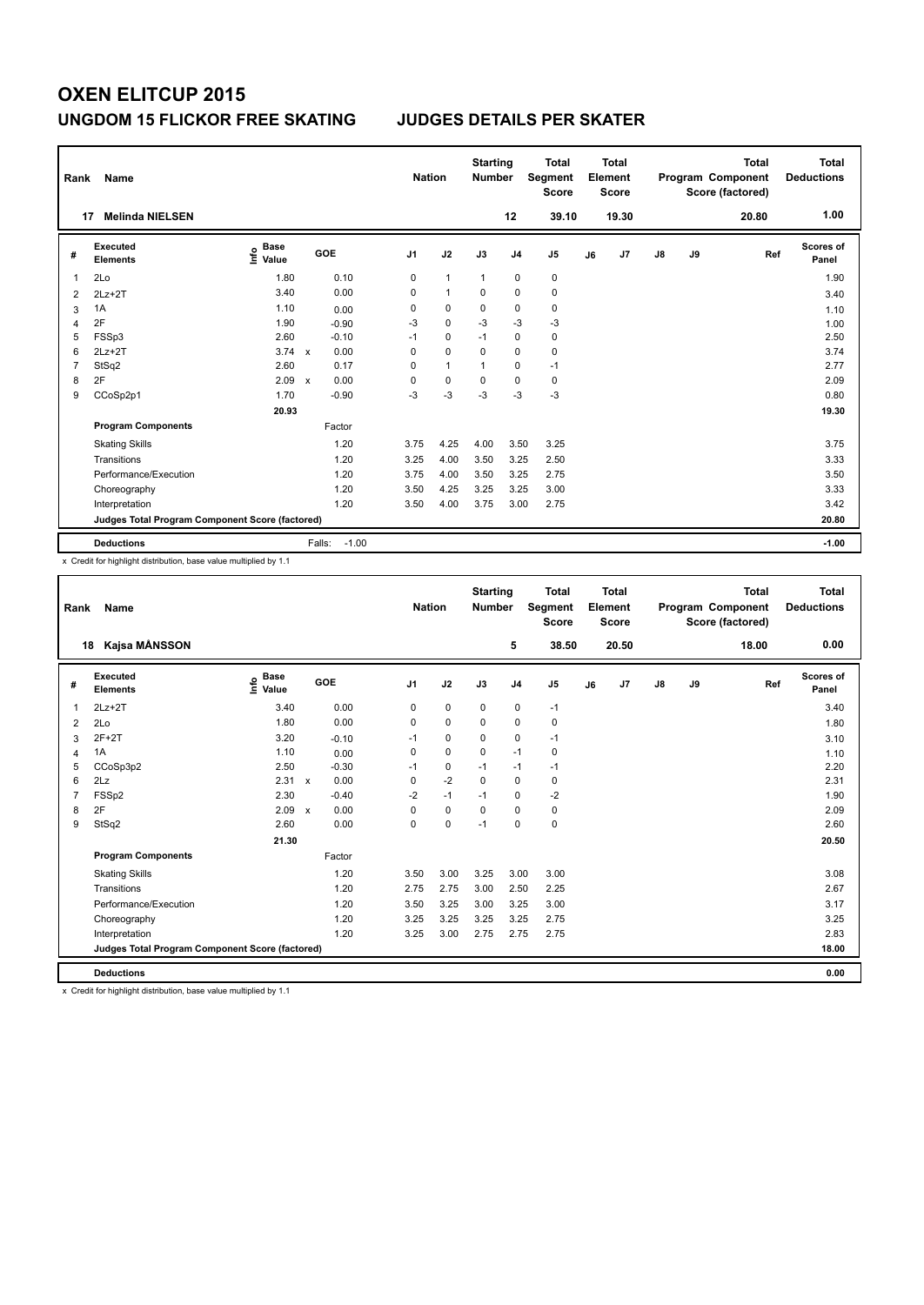| Rank           | Name                                            |                                  |                           |                   | <b>Nation</b>  |              | <b>Starting</b><br><b>Number</b> |                | <b>Total</b><br>Segment<br><b>Score</b> |    | Total<br>Element<br><b>Score</b> |               |    | <b>Total</b><br>Program Component<br>Score (factored) | Total<br><b>Deductions</b> |
|----------------|-------------------------------------------------|----------------------------------|---------------------------|-------------------|----------------|--------------|----------------------------------|----------------|-----------------------------------------|----|----------------------------------|---------------|----|-------------------------------------------------------|----------------------------|
| 19             | <b>Olivia TURUNEN</b>                           |                                  |                           |                   |                |              |                                  | 4              | 38.49                                   |    | 18.39                            |               |    | 20.60                                                 | 0.50                       |
| #              | Executed<br><b>Elements</b>                     | <b>Base</b><br>e Base<br>⊆ Value |                           | <b>GOE</b>        | J <sub>1</sub> | J2           | J3                               | J <sub>4</sub> | J <sub>5</sub>                          | J6 | J7                               | $\mathsf{J}8$ | J9 | Ref                                                   | Scores of<br>Panel         |
| 1              | 1A                                              | 1.10                             |                           | 0.20              | 1              | $\mathbf{1}$ | 1                                | $\mathbf{1}$   | $\mathbf{1}$                            |    |                                  |               |    |                                                       | 1.30                       |
| $\overline{2}$ | $2F+2T$                                         | 3.20                             |                           | 0.20              | 0              | $\mathbf{1}$ | 1                                | $\mathbf 0$    | $\mathbf{1}$                            |    |                                  |               |    |                                                       | 3.40                       |
| 3              | 2S                                              | 1.30                             |                           | 0.07              | 0              | $\mathbf 0$  | $\overline{1}$                   | $\mathbf 0$    | $\mathbf{1}$                            |    |                                  |               |    |                                                       | 1.37                       |
| 4              | FSSp3                                           | 2.60                             |                           | 0.00              | 0              | $\mathbf 0$  | $\Omega$                         | $\overline{1}$ | $-1$                                    |    |                                  |               |    |                                                       | 2.60                       |
| 5              | StSq2                                           | 2.60                             |                           | 0.33              | 0              | $\mathbf{1}$ | 1                                | $\overline{1}$ | 0                                       |    |                                  |               |    |                                                       | 2.93                       |
| 6              | 2Lz                                             | 2.31                             | $\mathsf{x}$              | $-0.30$           | $-2$           | 0            | $-1$                             | $-1$           | $-1$                                    |    |                                  |               |    |                                                       | 2.01                       |
| 7              | $1Lz + 2T$                                      | 2.09                             | $\boldsymbol{\mathsf{x}}$ | $-0.60$           | $-3$           | $-3$         | $-3$                             | $-3$           | $-3$                                    |    |                                  |               |    |                                                       | 1.49                       |
| 8              | 2F                                              | 2.09                             | $\mathbf x$               | 0.00              | 0              | $\mathbf 0$  | $\mathbf{1}$                     | $\Omega$       | $\pmb{0}$                               |    |                                  |               |    |                                                       | 2.09                       |
| 9              | CCoSp2p1                                        | 1.70                             |                           | $-0.50$           | $-2$           | $-1$         | $-2$                             | $-1$           | $-2$                                    |    |                                  |               |    |                                                       | 1.20                       |
|                |                                                 | 18.99                            |                           |                   |                |              |                                  |                |                                         |    |                                  |               |    |                                                       | 18.39                      |
|                | <b>Program Components</b>                       |                                  |                           | Factor            |                |              |                                  |                |                                         |    |                                  |               |    |                                                       |                            |
|                | <b>Skating Skills</b>                           |                                  |                           | 1.20              | 3.25           | 4.00         | 3.75                             | 4.00           | 3.50                                    |    |                                  |               |    |                                                       | 3.75                       |
|                | Transitions                                     |                                  |                           | 1.20              | 2.50           | 3.50         | 3.50                             | 3.25           | 3.00                                    |    |                                  |               |    |                                                       | 3.25                       |
|                | Performance/Execution                           |                                  |                           | 1.20              | 3.25           | 3.75         | 3.50                             | 3.50           | 3.25                                    |    |                                  |               |    |                                                       | 3.42                       |
|                | Choreography                                    |                                  |                           | 1.20              | 3.25           | 4.00         | 3.75                             | 3.50           | 3.50                                    |    |                                  |               |    |                                                       | 3.58                       |
|                | Interpretation                                  |                                  |                           | 1.20              | 3.00           | 3.75         | 3.25                             | 3.25           | 3.00                                    |    |                                  |               |    |                                                       | 3.17                       |
|                | Judges Total Program Component Score (factored) |                                  |                           |                   |                |              |                                  |                |                                         |    |                                  |               |    |                                                       | 20.60                      |
|                | <b>Deductions</b>                               |                                  |                           | $-0.50$<br>Falls: |                |              |                                  |                |                                         |    |                                  |               |    |                                                       | $-0.50$                    |

x Credit for highlight distribution, base value multiplied by 1.1

| Rank           | <b>Name</b>                                     |                                  |                                   | <b>Nation</b>  |             | <b>Starting</b><br><b>Number</b> |                         | <b>Total</b><br>Segment<br><b>Score</b> |    | Total<br>Element<br><b>Score</b> |            |    | <b>Total</b><br>Program Component<br>Score (factored) | <b>Total</b><br><b>Deductions</b> |
|----------------|-------------------------------------------------|----------------------------------|-----------------------------------|----------------|-------------|----------------------------------|-------------------------|-----------------------------------------|----|----------------------------------|------------|----|-------------------------------------------------------|-----------------------------------|
| 20             | <b>Nelly LÖFGREN</b>                            |                                  |                                   |                |             |                                  | $\overline{\mathbf{2}}$ | 38.37                                   |    | 19.67                            |            |    | 19.20                                                 | 0.50                              |
| #              | Executed<br><b>Elements</b>                     | <b>Base</b><br>e Base<br>⊆ Value | GOE                               | J <sub>1</sub> | J2          | J3                               | J <sub>4</sub>          | J <sub>5</sub>                          | J6 | J7                               | ${\sf J8}$ | J9 | Ref                                                   | <b>Scores of</b><br>Panel         |
| $\mathbf 1$    | 2Lz                                             | 2.10                             | $-0.60$                           | $-2$           | $-2$        | $-1$                             | $-2$                    | $-2$                                    |    |                                  |            |    |                                                       | 1.50                              |
| 2              | $2F+2Lo$                                        | 3.70                             | 0.10                              | 0              | 0           | $\mathbf{1}$                     | 0                       | 1                                       |    |                                  |            |    |                                                       | 3.80                              |
| 3              | $2Lz+2T$                                        | 3.40                             | $-0.90$                           | $-3$           | $-3$        | $-3$                             | $-3$                    | $-3$                                    |    |                                  |            |    |                                                       | 2.50                              |
| 4              | 1A                                              | 1.10                             | 0.00                              | 0              | $\mathbf 0$ | $\mathbf{1}$                     | $\mathbf 0$             | $\mathbf 0$                             |    |                                  |            |    |                                                       | 1.10                              |
| 5              | CCoSp2p3                                        | 2.50                             | 0.00                              | $-1$           | $\mathbf 0$ | $\mathbf{1}$                     | $\mathbf 0$             | 0                                       |    |                                  |            |    |                                                       | 2.50                              |
| 6              | 2F                                              | 2.09                             | 0.30<br>$\mathbf{x}$              | 1              | $\mathbf 0$ | 2                                | $\mathbf{1}$            | 1                                       |    |                                  |            |    |                                                       | 2.39                              |
| $\overline{7}$ | 2Lo                                             | 1.98                             | 0.10<br>$\boldsymbol{\mathsf{x}}$ | 0              | $\mathbf 0$ | $\mathbf{1}$                     | $\mathbf 0$             | 1                                       |    |                                  |            |    |                                                       | 2.08                              |
| 8              | StSq1                                           | 1.80                             | 0.00                              | 0              | $\mathbf 0$ | $\mathbf 0$                      | $-1$                    | $\mathbf{1}$                            |    |                                  |            |    |                                                       | 1.80                              |
| 9              | FSSp2                                           | 2.30                             | $-0.30$                           | 0              | $-1$        | $-1$                             | $-1$                    | $-1$                                    |    |                                  |            |    |                                                       | 2.00                              |
|                |                                                 | 20.97                            |                                   |                |             |                                  |                         |                                         |    |                                  |            |    |                                                       | 19.67                             |
|                | <b>Program Components</b>                       |                                  | Factor                            |                |             |                                  |                         |                                         |    |                                  |            |    |                                                       |                                   |
|                | <b>Skating Skills</b>                           |                                  | 1.20                              | 3.50           | 3.25        | 3.25                             | 3.25                    | 3.50                                    |    |                                  |            |    |                                                       | 3.33                              |
|                | Transitions                                     |                                  | 1.20                              | 3.00           | 3.00        | 3.25                             | 2.75                    | 3.00                                    |    |                                  |            |    |                                                       | 3.00                              |
|                | Performance/Execution                           |                                  | 1.20                              | 3.50           | 3.25        | 3.50                             | 3.25                    | 3.50                                    |    |                                  |            |    |                                                       | 3.42                              |
|                | Choreography                                    |                                  | 1.20                              | 3.50           | 3.50        | 3.00                             | 3.00                    | 3.25                                    |    |                                  |            |    |                                                       | 3.25                              |
|                | Interpretation                                  |                                  | 1.20                              | 3.25           | 3.00        | 3.00                             | 2.75                    | 3.00                                    |    |                                  |            |    |                                                       | 3.00                              |
|                | Judges Total Program Component Score (factored) |                                  |                                   |                |             |                                  |                         |                                         |    |                                  |            |    |                                                       | 19.20                             |
|                | <b>Deductions</b>                               |                                  | $-0.50$<br>Falls:                 |                |             |                                  |                         |                                         |    |                                  |            |    |                                                       | $-0.50$                           |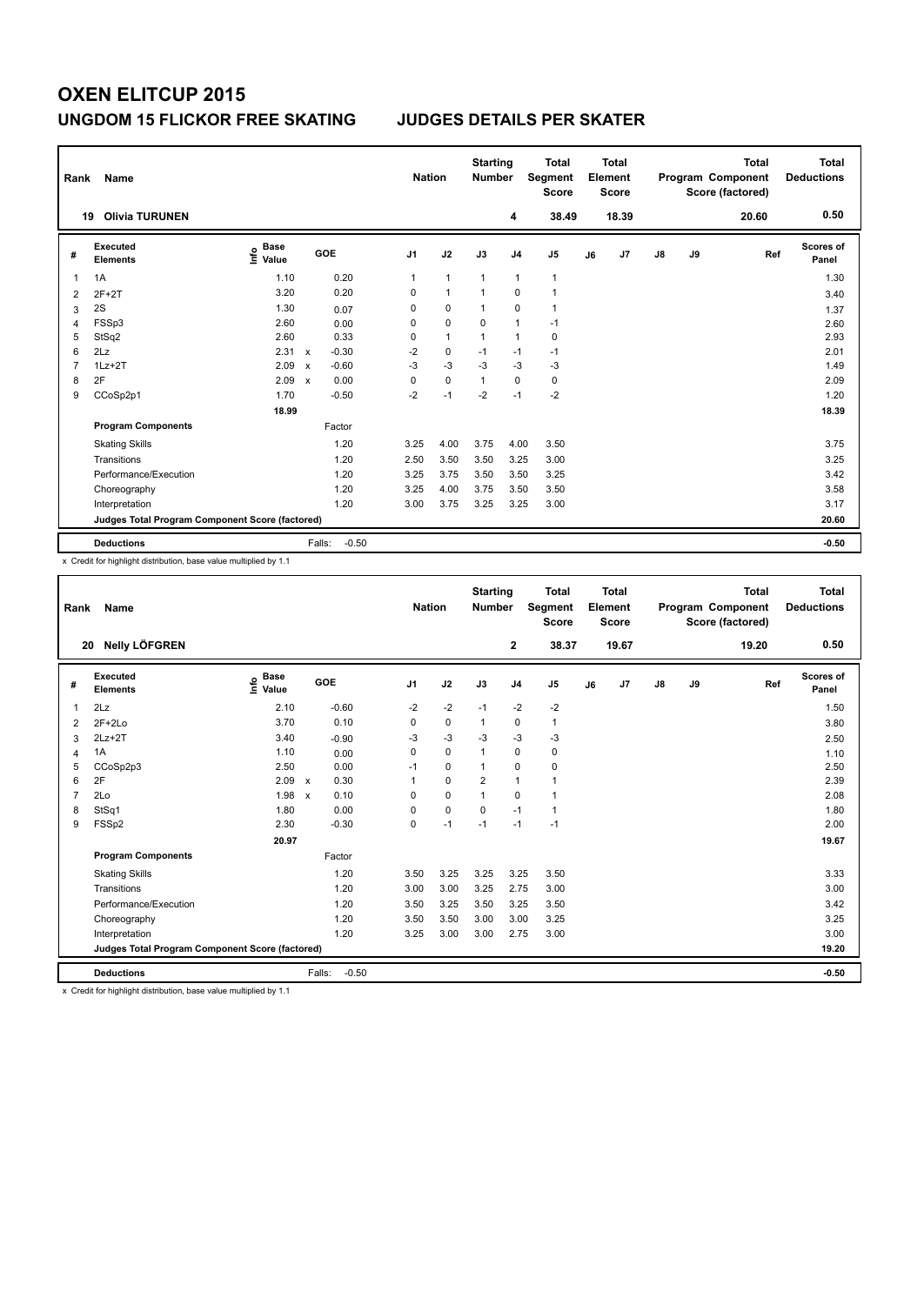| Rank           | Name                                            |                                  |              |            |                | <b>Nation</b>  | <b>Starting</b><br><b>Number</b> |                | <b>Total</b><br>Segment<br><b>Score</b> |    | <b>Total</b><br>Element<br><b>Score</b> |               |    | <b>Total</b><br>Program Component<br>Score (factored) | <b>Total</b><br><b>Deductions</b> |
|----------------|-------------------------------------------------|----------------------------------|--------------|------------|----------------|----------------|----------------------------------|----------------|-----------------------------------------|----|-----------------------------------------|---------------|----|-------------------------------------------------------|-----------------------------------|
| 21             | <b>Matilda LUNDIN</b>                           |                                  |              |            |                |                |                                  | 1              | 36.50                                   |    | 18.80                                   |               |    | 17.70                                                 | 0.00                              |
| #              | Executed<br><b>Elements</b>                     | <b>Base</b><br>e Base<br>E Value |              | <b>GOE</b> | J <sub>1</sub> | J2             | J3                               | J <sub>4</sub> | J <sub>5</sub>                          | J6 | J <sub>7</sub>                          | $\mathsf{J}8$ | J9 | Ref                                                   | <b>Scores of</b><br>Panel         |
| -1             | 2Lo                                             | 1.80                             |              | $-0.30$    | $-1$           | $-1$           | $\mathbf 0$                      | $-1$           | $-1$                                    |    |                                         |               |    |                                                       | 1.50                              |
| $\overline{2}$ | 2Lz                                             | 2.10                             |              | 0.10       | 0              | $\overline{1}$ | $\Omega$                         | 0              | $\mathbf{1}$                            |    |                                         |               |    |                                                       | 2.20                              |
| 3              | 1A                                              | 1.10                             |              | 0.00       | 0              | $\mathbf 0$    | $\Omega$                         | 0              | $\pmb{0}$                               |    |                                         |               |    |                                                       | 1.10                              |
| 4              | CCoSp3p2                                        | 2.50                             |              | 0.00       | 0              | $\mathbf 0$    | $\mathbf 0$                      | $\mathbf 0$    | $\pmb{0}$                               |    |                                         |               |    |                                                       | 2.50                              |
| 5              | $2F+2T$                                         | 3.52                             | $\mathsf{x}$ | 0.00       | 0              | $\mathbf 0$    | $\mathbf 0$                      | $-1$           | $\mathbf{1}$                            |    |                                         |               |    |                                                       | 3.52                              |
| 6              | $1Lz + 2T$                                      | 2.09                             | $\mathsf{x}$ | $-0.20$    | $-1$           | $-1$           | $-1$                             | $-1$           | 0                                       |    |                                         |               |    |                                                       | 1.89                              |
| 7              | StSq1                                           | 1.80                             |              | $-0.10$    | 0              | $\mathbf 0$    | $-1$                             | $-1$           | $\pmb{0}$                               |    |                                         |               |    |                                                       | 1.70                              |
| 8              | 2F                                              | 2.09                             | $\mathsf{x}$ | 0.00       | 0              | $\mathbf 0$    | $\mathbf{1}$                     | 0              | 0                                       |    |                                         |               |    |                                                       | 2.09                              |
| 9              | FSSp2                                           | 2.30                             |              | 0.00       | 0              | $\mathbf 0$    | 1                                | $-1$           | $\pmb{0}$                               |    |                                         |               |    |                                                       | 2.30                              |
|                |                                                 | 19.30                            |              |            |                |                |                                  |                |                                         |    |                                         |               |    |                                                       | 18.80                             |
|                | <b>Program Components</b>                       |                                  |              | Factor     |                |                |                                  |                |                                         |    |                                         |               |    |                                                       |                                   |
|                | <b>Skating Skills</b>                           |                                  |              | 1.20       | 3.25           | 3.50           | 3.00                             | 3.25           | 3.50                                    |    |                                         |               |    |                                                       | 3.33                              |
|                | Transitions                                     |                                  |              | 1.20       | 2.50           | 3.25           | 2.25                             | 2.50           | 3.00                                    |    |                                         |               |    |                                                       | 2.67                              |
|                | Performance/Execution                           |                                  |              | 1.20       | 3.25           | 3.25           | 2.75                             | 2.75           | 3.25                                    |    |                                         |               |    |                                                       | 3.08                              |
|                | Choreography                                    |                                  |              | 1.20       | 3.25           | 3.00           | 3.00                             | 2.50           | 3.00                                    |    |                                         |               |    |                                                       | 3.00                              |
|                | Interpretation                                  |                                  |              | 1.20       | 3.00           | 3.00           | 2.25                             | 2.25           | 2.75                                    |    |                                         |               |    |                                                       | 2.67                              |
|                | Judges Total Program Component Score (factored) |                                  |              |            |                |                |                                  |                |                                         |    |                                         |               |    |                                                       | 17.70                             |
|                | <b>Deductions</b>                               |                                  |              |            |                |                |                                  |                |                                         |    |                                         |               |    |                                                       | 0.00                              |

x Credit for highlight distribution, base value multiplied by 1.1

| Rank           | Name                                            |                                  |                                   | <b>Nation</b>  |             | <b>Starting</b><br><b>Number</b> |                | <b>Total</b><br>Segment<br><b>Score</b> |    | Total<br>Element<br><b>Score</b> |               |    | Total<br>Program Component<br>Score (factored) | Total<br><b>Deductions</b> |
|----------------|-------------------------------------------------|----------------------------------|-----------------------------------|----------------|-------------|----------------------------------|----------------|-----------------------------------------|----|----------------------------------|---------------|----|------------------------------------------------|----------------------------|
|                | <b>Alva FAHLMAN</b><br>22                       |                                  |                                   |                |             |                                  | 8              | 36.24                                   |    | 18.54                            |               |    | 17.70                                          | 0.00                       |
| #              | Executed<br><b>Elements</b>                     | <b>Base</b><br>e Base<br>⊆ Value | GOE                               | J <sub>1</sub> | J2          | J3                               | J <sub>4</sub> | J <sub>5</sub>                          | J6 | J7                               | $\mathsf{J}8$ | J9 | Ref                                            | <b>Scores of</b><br>Panel  |
| $\mathbf{1}$   | 1A                                              | 1.10                             | 0.00                              | 0              | $\mathbf 0$ | $\mathbf 0$                      | $\mathbf 0$    | $\mathbf 0$                             |    |                                  |               |    |                                                | 1.10                       |
| 2              | $2F+2Lo$                                        | 3.70                             | $-0.40$                           | $-2$           | $-1$        | $-1$                             | $-1$           | $-2$                                    |    |                                  |               |    |                                                | 3.30                       |
| 3              | FSSp2                                           | 2.30                             | $-0.20$                           | $-1$           | $\mathbf 0$ | $-1$                             | $\mathbf 0$    | $-1$                                    |    |                                  |               |    |                                                | 2.10                       |
| $\overline{4}$ | 2Lz                                             | 2.10                             | 0.00                              | $-1$           | $\mathbf 0$ | 0                                | $\mathbf 0$    | 0                                       |    |                                  |               |    |                                                | 2.10                       |
| 5              | 2Lo                                             | 1.80                             | $-0.90$                           | $-3$           | $-3$        | $-3$                             | $-3$           | $-2$                                    |    |                                  |               |    |                                                | 0.90                       |
| 6              | $2Lz+1T$                                        | 2.75                             | $-0.50$<br>$\mathsf{x}$           | $-2$           | $-1$        | $-2$                             | $-2$           | $-1$                                    |    |                                  |               |    |                                                | 2.25                       |
| $\overline{7}$ | 2F                                              | 2.09                             | 0.00<br>$\boldsymbol{\mathsf{x}}$ | 0              | $\mathbf 0$ | $\mathbf 0$                      | 0              | $-1$                                    |    |                                  |               |    |                                                | 2.09                       |
| 8              | CCoSp3p3                                        | 3.00                             | 0.00                              | $\Omega$       | $\mathbf 0$ | 0                                | $\mathbf 0$    | 0                                       |    |                                  |               |    |                                                | 3.00                       |
| 9              | StSq1                                           | 1.80                             | $-0.10$                           | 0              | $\mathbf 0$ | $-1$                             | 0              | $-1$                                    |    |                                  |               |    |                                                | 1.70                       |
|                |                                                 | 20.64                            |                                   |                |             |                                  |                |                                         |    |                                  |               |    |                                                | 18.54                      |
|                | <b>Program Components</b>                       |                                  | Factor                            |                |             |                                  |                |                                         |    |                                  |               |    |                                                |                            |
|                | <b>Skating Skills</b>                           |                                  | 1.20                              | 3.25           | 3.00        | 3.00                             | 3.50           | 3.00                                    |    |                                  |               |    |                                                | 3.08                       |
|                | Transitions                                     |                                  | 1.20                              | 2.75           | 2.75        | 2.50                             | 3.25           | 2.50                                    |    |                                  |               |    |                                                | 2.67                       |
|                | Performance/Execution                           |                                  | 1.20                              | 3.25           | 3.00        | 2.75                             | 3.75           | 2.75                                    |    |                                  |               |    |                                                | 3.00                       |
|                | Choreography                                    |                                  | 1.20                              | 3.25           | 3.25        | 3.00                             | 3.50           | 2.75                                    |    |                                  |               |    |                                                | 3.17                       |
|                | Interpretation                                  |                                  | 1.20                              | 3.00           | 3.00        | 2.50                             | 3.25           | 2.25                                    |    |                                  |               |    |                                                | 2.83                       |
|                | Judges Total Program Component Score (factored) |                                  |                                   |                |             |                                  |                |                                         |    |                                  |               |    |                                                | 17.70                      |
|                | <b>Deductions</b>                               |                                  |                                   |                |             |                                  |                |                                         |    |                                  |               |    |                                                | 0.00                       |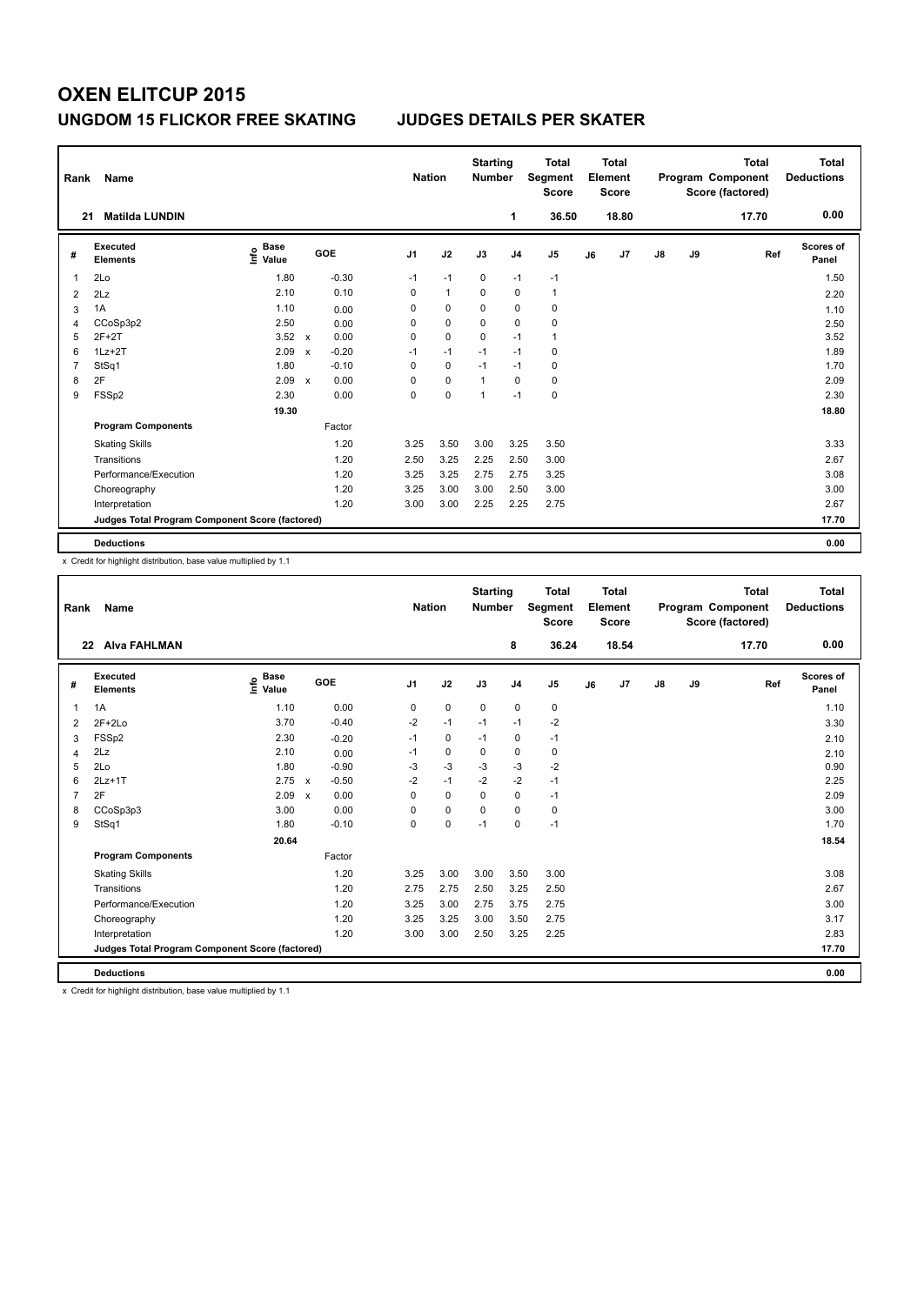| Rank           | Name                                            |                                  |                           |         |                          | <b>Nation</b>            | <b>Starting</b><br><b>Number</b> |                | <b>Total</b><br>Segment<br><b>Score</b> |    | <b>Total</b><br>Element<br><b>Score</b> |               |    | <b>Total</b><br>Program Component<br>Score (factored) | <b>Total</b><br><b>Deductions</b> |
|----------------|-------------------------------------------------|----------------------------------|---------------------------|---------|--------------------------|--------------------------|----------------------------------|----------------|-----------------------------------------|----|-----------------------------------------|---------------|----|-------------------------------------------------------|-----------------------------------|
|                | <b>Felicia NILSSON</b><br>23                    |                                  |                           |         |                          |                          |                                  | 10             | 36.20                                   |    | 17.60                                   |               |    | 18.60                                                 | 0.00                              |
| #              | Executed<br><b>Elements</b>                     | <b>Base</b><br>e Base<br>⊆ Value |                           | GOE     | J <sub>1</sub>           | J2                       | J3                               | J <sub>4</sub> | J <sub>5</sub>                          | J6 | J <sub>7</sub>                          | $\mathsf{J}8$ | J9 | Ref                                                   | Scores of<br>Panel                |
| 1              | 2F                                              | 1.90                             |                           | 0.00    | 0                        | $\mathbf 0$              | $\mathbf 0$                      | $\mathbf 0$    | 0                                       |    |                                         |               |    |                                                       | 1.90                              |
| 2              | 1A                                              | 1.10                             |                           | 0.13    | 0                        | $\mathbf 0$              | $\mathbf{1}$                     | $\mathbf{1}$   | $\mathbf{1}$                            |    |                                         |               |    |                                                       | 1.23                              |
| 3              | 2Lz                                             | 2.10                             |                           | $-0.20$ | $-2$                     | $-1$                     | 0                                | $-1$           | 0                                       |    |                                         |               |    |                                                       | 1.90                              |
| $\overline{4}$ | 2Lo                                             | 1.80                             |                           | $-0.40$ | $-2$                     | $-1$                     | $-1$                             | $-1$           | $-2$                                    |    |                                         |               |    |                                                       | 1.40                              |
| 5              | FCSSp                                           | 0.00                             |                           | 0.00    | $\overline{\phantom{a}}$ | $\overline{\phantom{a}}$ |                                  | ٠              | $\overline{\phantom{a}}$                |    |                                         |               |    |                                                       | 0.00                              |
| 6              | $2Lz+2Lo$                                       | 4.29                             | $\boldsymbol{\mathsf{x}}$ | $-0.60$ | $-2$                     | $-1$                     | $-2$                             | $-3$           | $-2$                                    |    |                                         |               |    |                                                       | 3.69                              |
| $\overline{7}$ | StSq1                                           | 1.80                             |                           | 0.00    | 0                        | $\mathbf 0$              | $\mathbf 0$                      | $\mathbf 0$    | $\pmb{0}$                               |    |                                         |               |    |                                                       | 1.80                              |
| 8              | $2F+2T<$                                        | 3.08<br>$\prec$                  | $\mathsf{x}$              | $-0.30$ | $-1$                     | $-1$                     | $-1$                             | $-1$           | $-2$                                    |    |                                         |               |    |                                                       | 2.78                              |
| 9              | CCoSp3p3                                        | 3.00                             |                           | $-0.10$ | $-1$                     | $\mathbf 0$              | $\mathbf 0$                      | 0              | $-1$                                    |    |                                         |               |    |                                                       | 2.90                              |
|                |                                                 | 19.07                            |                           |         |                          |                          |                                  |                |                                         |    |                                         |               |    |                                                       | 17.60                             |
|                | <b>Program Components</b>                       |                                  |                           | Factor  |                          |                          |                                  |                |                                         |    |                                         |               |    |                                                       |                                   |
|                | <b>Skating Skills</b>                           |                                  |                           | 1.20    | 3.25                     | 3.00                     | 3.50                             | 3.50           | 3.25                                    |    |                                         |               |    |                                                       | 3.33                              |
|                | Transitions                                     |                                  |                           | 1.20    | 2.50                     | 2.75                     | 3.00                             | 3.25           | 3.00                                    |    |                                         |               |    |                                                       | 2.92                              |
|                | Performance/Execution                           |                                  |                           | 1.20    | 3.25                     | 3.00                     | 3.50                             | 3.25           | 2.75                                    |    |                                         |               |    |                                                       | 3.17                              |
|                | Choreography                                    |                                  |                           | 1.20    | 3.00                     | 3.25                     | 3.25                             | 3.25           | 2.75                                    |    |                                         |               |    |                                                       | 3.17                              |
|                | Interpretation                                  |                                  |                           | 1.20    | 3.00                     | 2.75                     | 3.25                             | 3.00           | 2.75                                    |    |                                         |               |    |                                                       | 2.92                              |
|                | Judges Total Program Component Score (factored) |                                  |                           |         |                          |                          |                                  |                |                                         |    |                                         |               |    |                                                       | 18.60                             |
|                | <b>Deductions</b>                               |                                  |                           |         |                          |                          |                                  |                |                                         |    |                                         |               |    |                                                       | 0.00                              |

-<br>< Under-rotated jump x Credit for highlight distribution, base value multiplied by 1.1

| Rank           | Name                                            |                              |                           |         | <b>Nation</b>  |             | <b>Starting</b><br><b>Number</b> |                | <b>Total</b><br><b>Segment</b><br><b>Score</b> |    | Total<br>Element<br><b>Score</b> |    |    | <b>Total</b><br>Program Component<br>Score (factored) | Total<br><b>Deductions</b> |
|----------------|-------------------------------------------------|------------------------------|---------------------------|---------|----------------|-------------|----------------------------------|----------------|------------------------------------------------|----|----------------------------------|----|----|-------------------------------------------------------|----------------------------|
| 24             | <b>Leiha BENGTSSON</b>                          |                              |                           |         |                |             |                                  | 3              | 35.32                                          |    | 19.12                            |    |    | 16.20                                                 | 0.00                       |
| #              | Executed<br><b>Elements</b>                     | <b>Base</b><br>١nf٥<br>Value |                           | GOE     | J <sub>1</sub> | J2          | J3                               | J <sub>4</sub> | J <sub>5</sub>                                 | J6 | J7                               | J8 | J9 | Ref                                                   | Scores of<br>Panel         |
| $\mathbf 1$    | 2Lze                                            | 1.50<br>e                    |                           | $-0.60$ | $-2$           | $-2$        | $-2$                             | $-2$           | $-2$                                           |    |                                  |    |    |                                                       | 0.90                       |
| 2              | FCSp2                                           | 2.30                         |                           | 0.00    | 0              | $\mathbf 0$ | $-1$                             | $\mathbf 0$    | $\mathbf 0$                                    |    |                                  |    |    |                                                       | 2.30                       |
| 3              | StSq1                                           | 1.80                         |                           | 0.00    | 0              | $\mathbf 0$ | $\mathbf 0$                      | $\pmb{0}$      | $-1$                                           |    |                                  |    |    |                                                       | 1.80                       |
| 4              | $1A+2Lo$                                        | 2.90                         |                           | 0.00    | 0              | $\mathbf 0$ | 0                                | $\mathbf 0$    | $\mathbf 0$                                    |    |                                  |    |    |                                                       | 2.90                       |
| 5              | 2F                                              | 2.09                         | $\mathbf{x}$              | 0.00    | 0              | $\Omega$    | $\mathbf{1}$                     | $\mathbf 0$    | 0                                              |    |                                  |    |    |                                                       | 2.09                       |
| 6              | CCoSp3p2                                        | 2.50                         |                           | $-0.20$ | $-1$           | $\mathbf 0$ | $-1$                             | $\mathbf 0$    | $-1$                                           |    |                                  |    |    |                                                       | 2.30                       |
| $\overline{7}$ | 2S                                              | 1.43                         | $\boldsymbol{\mathsf{x}}$ | 0.00    | $\Omega$       | $\Omega$    | $\Omega$                         | $\Omega$       | $\mathbf 0$                                    |    |                                  |    |    |                                                       | 1.43                       |
| 8              | 2F                                              | 2.09                         | $\boldsymbol{\mathsf{x}}$ | 0.00    | 0              | $\mathbf 0$ | $\mathbf{1}$                     | $\mathbf 0$    | $\mathbf 0$                                    |    |                                  |    |    |                                                       | 2.09                       |
| 9              | $2T+2Lo$                                        | 3.41                         | $\boldsymbol{\mathsf{x}}$ | $-0.10$ | 0              | $\mathbf 0$ | 0                                | $-1$           | $-1$                                           |    |                                  |    |    |                                                       | 3.31                       |
|                |                                                 | 20.02                        |                           |         |                |             |                                  |                |                                                |    |                                  |    |    |                                                       | 19.12                      |
|                | <b>Program Components</b>                       |                              |                           | Factor  |                |             |                                  |                |                                                |    |                                  |    |    |                                                       |                            |
|                | <b>Skating Skills</b>                           |                              |                           | 1.20    | 3.50           | 3.00        | 2.75                             | 3.00           | 3.00                                           |    |                                  |    |    |                                                       | 3.00                       |
|                | Transitions                                     |                              |                           | 1.20    | 2.50           | 2.75        | 2.50                             | 2.50           | 2.50                                           |    |                                  |    |    |                                                       | 2.50                       |
|                | Performance/Execution                           |                              |                           | 1.20    | 3.50           | 2.75        | 2.75                             | 2.75           | 3.00                                           |    |                                  |    |    |                                                       | 2.83                       |
|                | Choreography                                    |                              |                           | 1.20    | 3.25           | 2.50        | 2.50                             | 2.75           | 2.50                                           |    |                                  |    |    |                                                       | 2.58                       |
|                | Interpretation                                  |                              |                           | 1.20    | 3.25           | 2.50        | 2.50                             | 2.75           | 2.25                                           |    |                                  |    |    |                                                       | 2.58                       |
|                | Judges Total Program Component Score (factored) |                              |                           |         |                |             |                                  |                |                                                |    |                                  |    |    |                                                       | 16.20                      |
|                | <b>Deductions</b>                               |                              |                           |         |                |             |                                  |                |                                                |    |                                  |    |    |                                                       | 0.00                       |